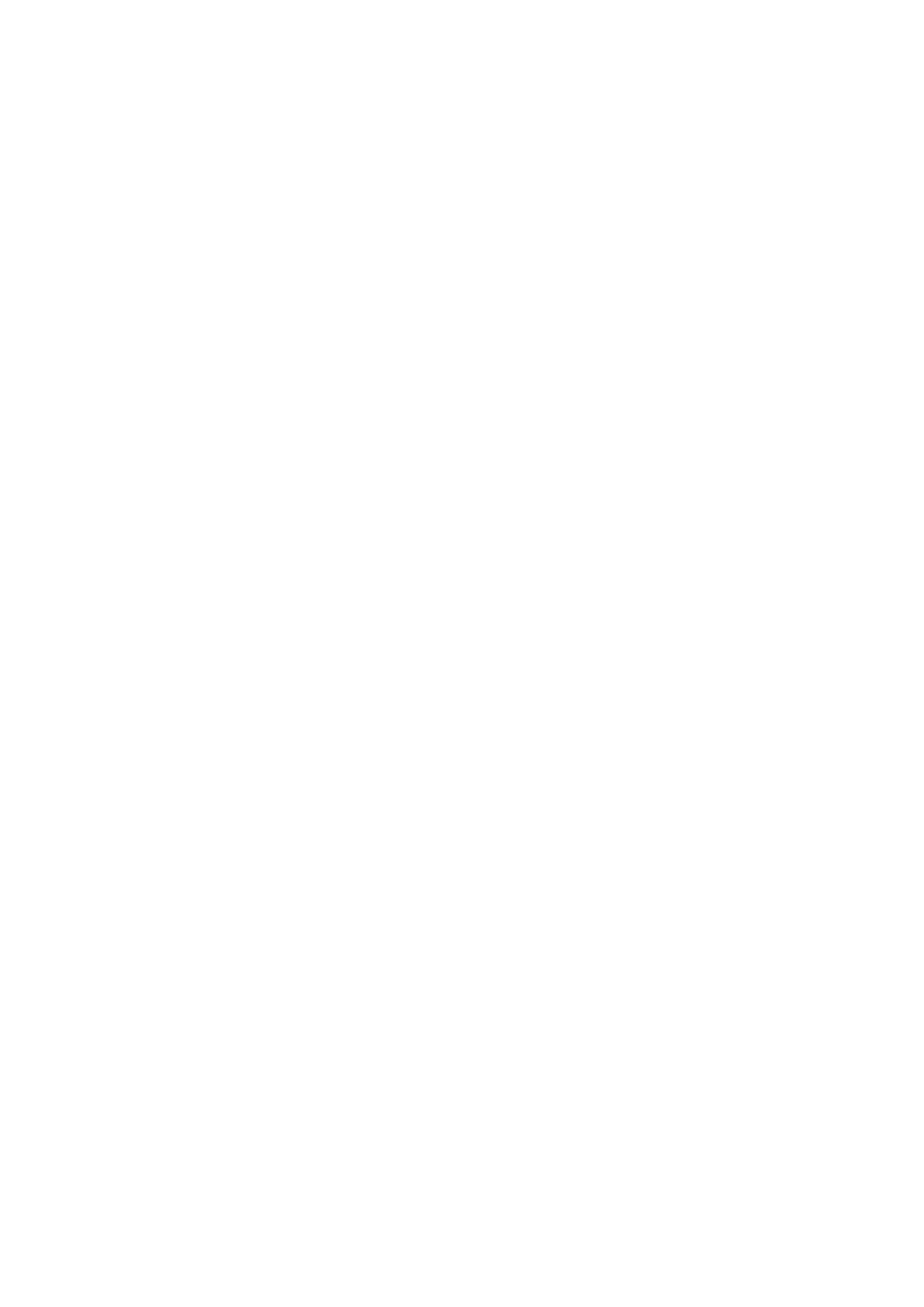# **CONTENTS**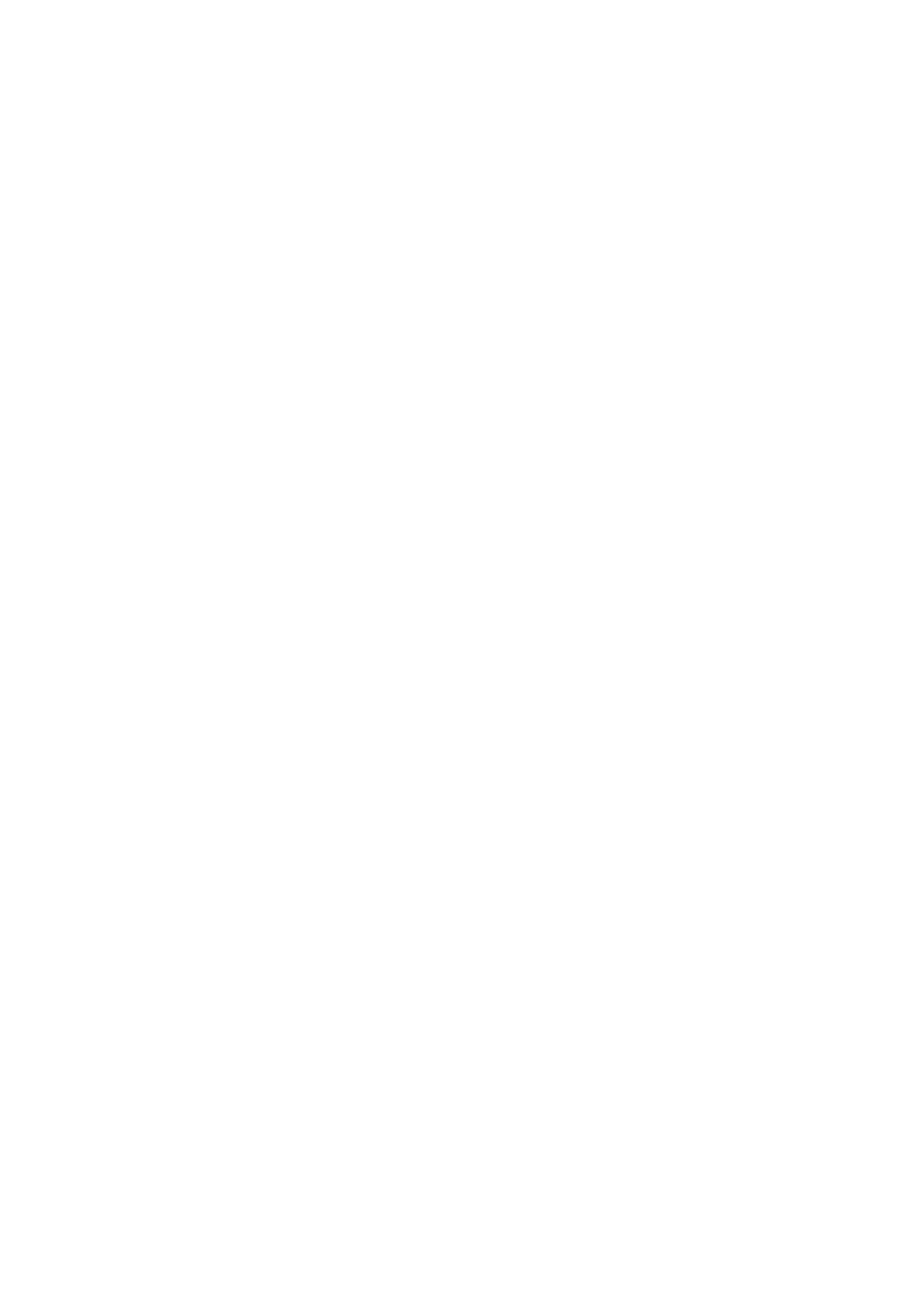

### **OFFICE OF THE INSPECTOR-GENERAL OF INTELLIGENCE AND SECURITY**

26 January 2021

Rt Hon Jacinda Ardern Prime Minister of New Zealand Minister for National Security and Intelligence

Dear Prime Minister

#### **Inspector-General's Annual Report 2019-2020**

Please find **enclosed** my annual report for the period 1 July 2019 – 30 June 2020.

You are required, as soon as practicable, to present a copy of the Inspector-General's report to the House of Representatives (s 222(3) Intelligence and Security Act 2017 – "the Act"), together with a statement as to whether any matter has been excluded from that copy of the report. In my view, there is no need for any material to be excluded. The New Zealand Security Intelligence Service and the Government Communications Security Bureau have confirmed that publication of those parts of the report which relate to their agencies would not be prejudicial to the matters specified in s 222(4) of the Act, and that the report can be released unclassified without any redactions.

The Act also requires you to provide the Leader of the Opposition with a copy of the report (s 222(5)).

As soon as practicable after the report is presented to the House the Inspector-General is required to make a copy publicly available on the Inspector-General's website.

With your concurrence, and in accordance with s 222(8), I confirm my availability to discuss the contents of this report with the Intelligence and Security Committee when it next meets.

Yours sincerely

g/

Brendan Horsley **Inspector-General of Intelligence and Security**

**Copy to:** Hon Andrew Little Minister Responsible for the New Zealand Security Intelligence Service Minister Responsible for the Government Communications Security Bureau

> P O Box 5609, Wellington 6140 [enquiries@igis.govt.nz](mailto:enquiries@igis.govt.nz) Phone (04) 460 0030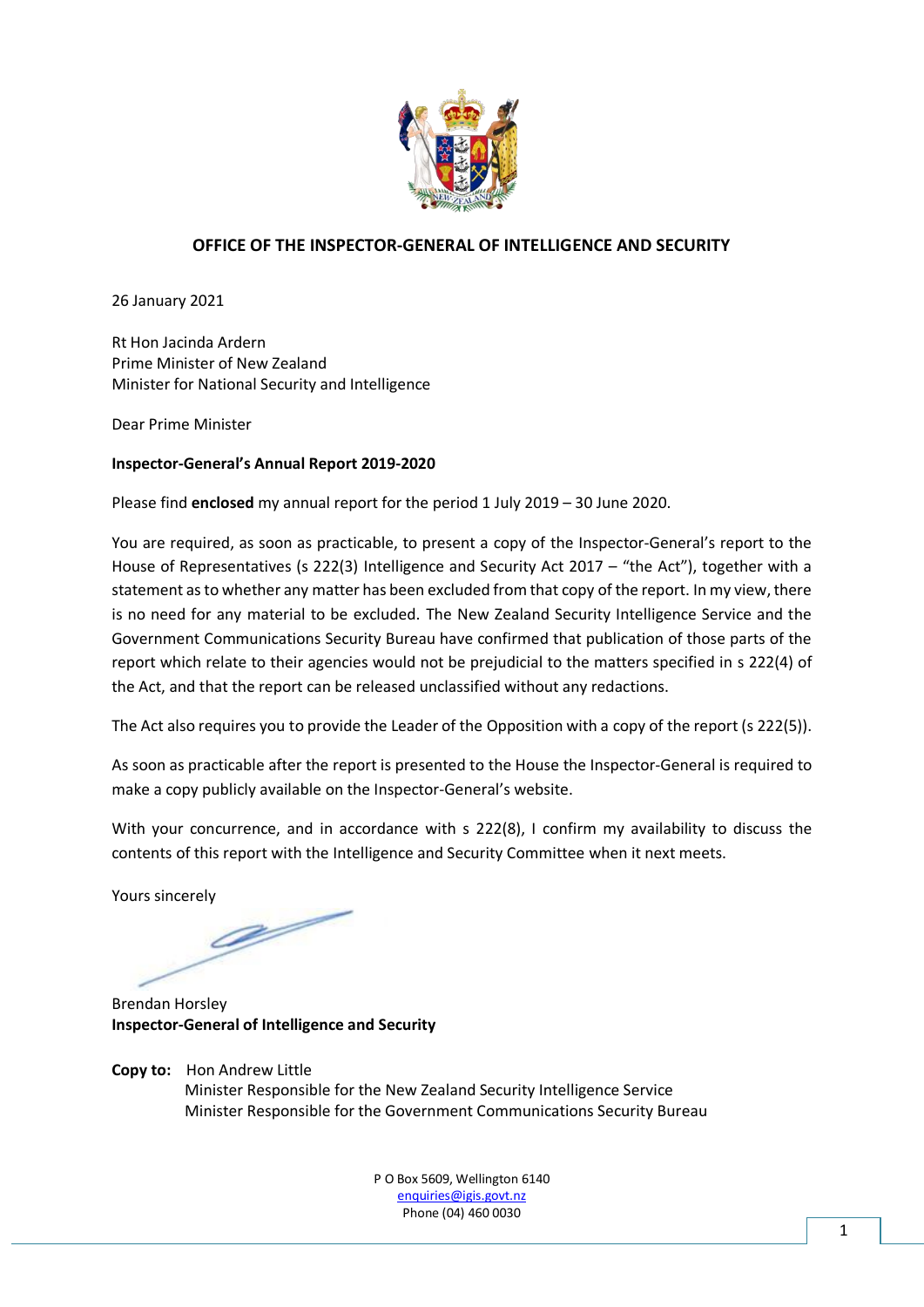### <span id="page-5-0"></span>**FOREWORD**

I am pleased to present my first annual report as Inspector-General of Intelligence and Security (IGIS). Having only commenced in the role in June 2020, I can claim little credit for the excellent work the Office undertook and completed over the 2019-20 year. That credit must go to Madeleine Laracy, who was Acting IGIS over the period, and the (small) team of dedicated and professional staff who delivered so much over a disrupted and busy year.

In an important development for our Office, we have recently adopted a Te Reo Māori name that reflects who we are and what we stand for. Our chosen Te Reo Māori name is Te Pourewa Mātaki – the watchtower within the Pā. This acknowledges that we are within the somewhat exclusive intelligence community but we stand independently, we look over it and we look outward for the benefit of all.

The intelligence and security agencies necessarily operate in a world that is not readily visible to the general public. They have a mandate to exercise intrusive and far-reaching powers for the benefit of New Zealand. However that mandate or social licence to act will only exist as long as the public can be assured that the agencies are acting lawfully and with propriety. I see my role as one of shedding light on the agencies' activities; publishing my findings to the fullest extent possible; reporting the good with the bad; and providing the public with independent assurance the agencies are conducting themselves in a manner consistent with their lawful mandate.

The coming year will be an interesting one for both oversight and the agencies. Two separate and important external Inquiries have made recommendations concerning the collation and use of intelligence - including possible structural and legislative changes. The Inquiries have also commented on the importance and need for oversight. They have (as we have consistently done) adversely commented on the over-classification of information – as a barrier to public understanding and scrutiny. Consistent with those themes we will continue the drive for transparency and to better inform the public. I am also pleased that the Directors-General of both intelligence agencies have acknowledged the benefits to their agencies as well as the public in having robust independent oversight.

Finally, I am grateful for the support of my colleagues in introducing me to the intricacies of oversight of intelligence – it is a unique and challenging environment. I am also grateful for the comprehensive induction that the agencies have provided me with. To date I have been impressed with the professionalism, expertise and openness of all staff I have dealt with.

**A** 

Brendan Horsley Inspector-General of Intelligence and Security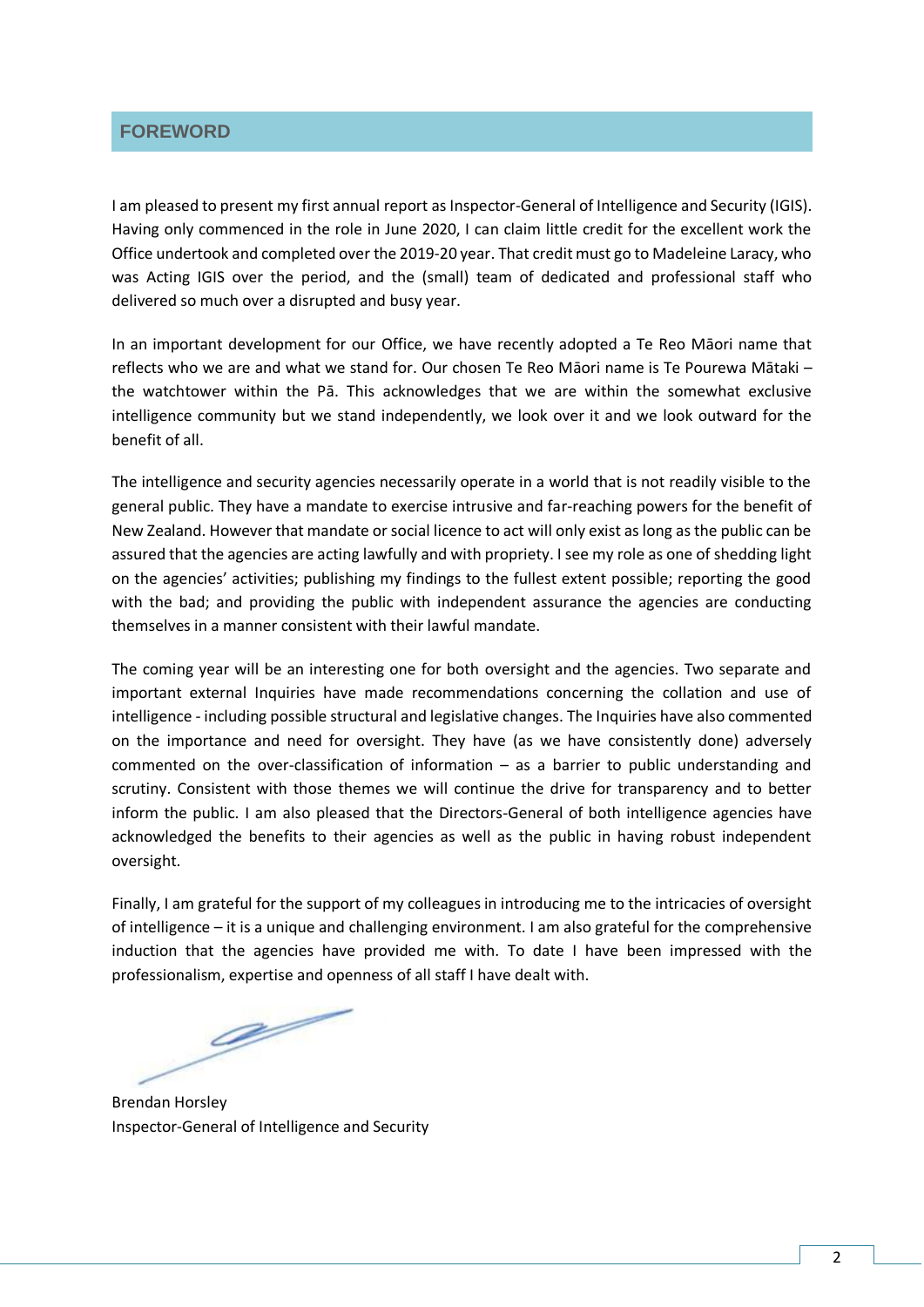### <span id="page-6-0"></span>**THE YEAR AHEAD**

The Government Communications Security Bureau ("GCSB") and the New Zealand Security Intelligence Service ("NZSIS") have come under additional scrutiny over the last two years as a result of Inquiries being conducted by the *Royal Commission of Inquiry into the Terrorist Attack on Christchurch masjidain on 15 March 2019* ("the *Royal Commission on Christchurch"*), and the *Government Inquiry into Operation Burnham* and related matters ("*Operation Burnham Inquiry"*). The fact of their involvement in these important external public Inquiries underscores their status as core Public Service departments, expected to contribute effectively and in an integrated way to a wide range of government objectives. The Office of the Inspector-General ("OIGIS") had a close working relationship with the *Operation Burnham Inquiry* given our own related, but separate, *Afghanistan Inquiry*. We have also, at our request, met with and provided information and opinions on certain matters to the *Royal Commission*. In the year ahead my Office will be well placed to provide an independent perspective on any recommendations from these Inquiries relating to the intelligence agencies.

The next 12 months will be a significant time for policy development. Under the Intelligence and Security Act 2017 ("the Act" or "ISA") the Ministerial Policy Statements ("MPSs") are due for review, it being three years since they were first issued.<sup>1</sup> There are currently 11 MPSs in place to guide the way NZSIS and GCSB undertake lawful operational activities. The Inspector-General has a key role in consultation on new MPSs or amendments to existing ones.<sup>2</sup> So far we have provided feedback to the Department of Prime Minister and Cabinet ("DPMC") in relation to its review of three MPSs: *Conducting Surveillance in a Public Place*; *Exemptions for NZSIS from the Land Transport (Road User) Rule 2004*; and, perhaps the most complex, the MPS on *Cooperation of New Zealand intelligence and security agencies (GCSB and NZSIS) with overseas public authorities* (*Foreign Cooperation* MPS). The *Foreign Cooperation* MPS provides important guidance for the agencies on how to ensure their information sharing with foreign partners is legally sound and consistent with the Minister's expectations. Information sharing activity is the bedrock of the Five Eyes arrangements, and lies at the heart of all international intelligence cooperation. If the expectations on New Zealand government agencies are not sufficiently clear, risks can arise. We have put considerable time into feedback on amendments to the *Foreign Cooperation* MPS, particularly given its relevance to findings and recommendations in our two most recent Inquiries.<sup>3</sup>

In addition to contributing to the review of the 11 MPSs, we are undertaking work now in anticipation of the independent review of the ISA which must commence five years after its enactment(September 2022).<sup>4</sup> This review will be a critical opportunity to take what we and the agencies have learnt from working under the ISA and use it to seek improvements to both the oversight and operational

-

 $1$  ISA s 214(2).

<sup>&</sup>lt;sup>2</sup> ISA ss 211 and 212.

<sup>3</sup> Inspector-General of Intelligence and Security *Inquiry into possible New Zealand intelligence and security agencies' engagement with the CIA detention and interrogation programme 2001-2009* (31 July 2019) (IGIS "*Senate Report*"); Inspector-General of Intelligence and Security *Inquiry into the role of the GCSB and the NZSIS in relation to certain specific events in Afghanistan* (June 2020) (*"Afghanistan Inquiry"*).

<sup>4</sup> ISA s 235.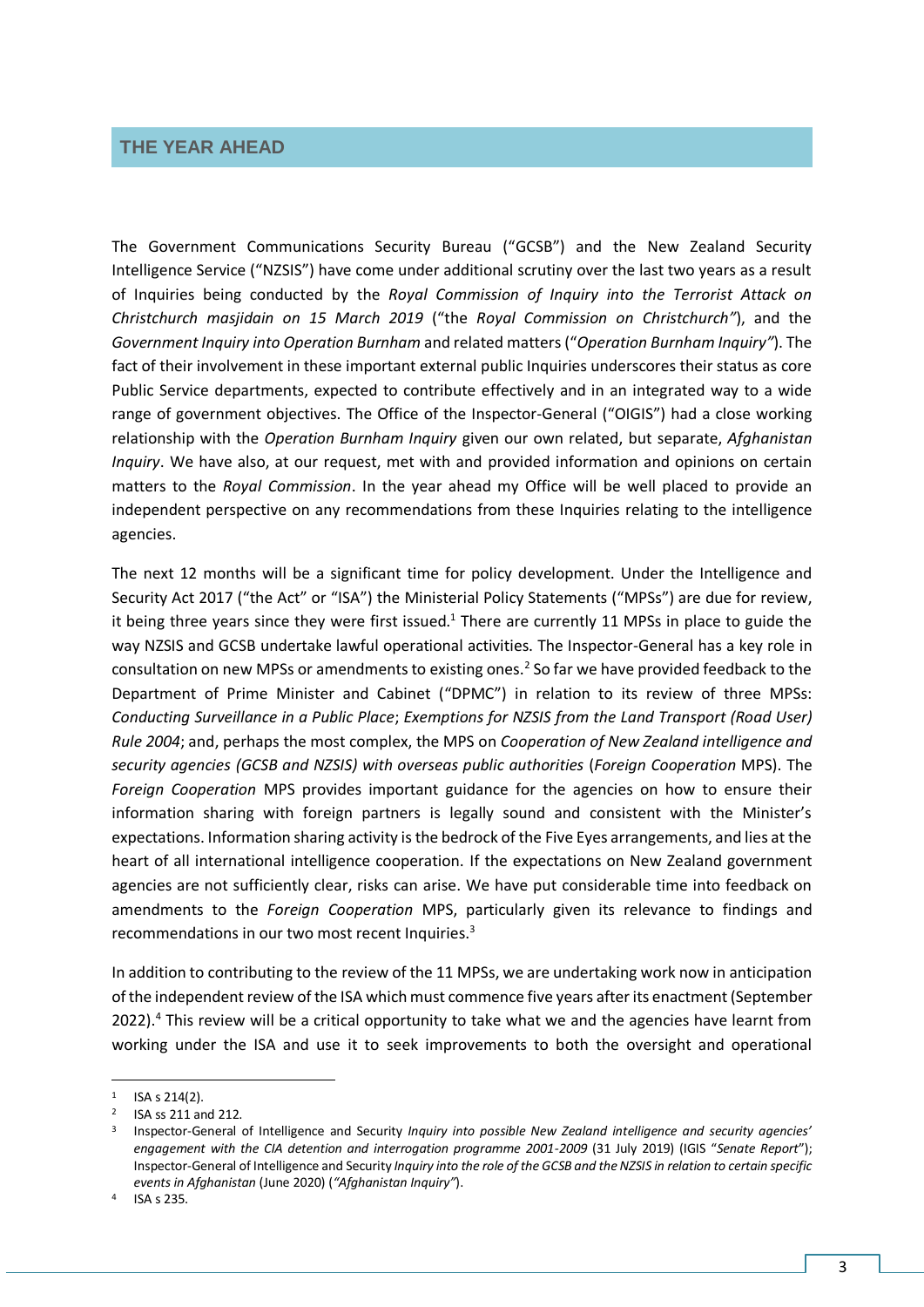frameworks. I also anticipate that we will contribute in the next year to the reform of the Protected Disclosures Act 2000. The role of the Inspector-General is clear as the only "appropriate authority" for whistleblowers across the public sector, where they wish to make a protected disclosure in relation to classified information or information concerning the activities of the NZSIS or the GCSB. However, it is less clear what powers are available in the current statutory regime or in the Protected Disclosures (Protection of Whistleblowers) Bill ("Bill") for the IGIS to investigate or act on protected disclosures made by people. That position is highly undesirable. It is at odds with the policy aim of enhancing the protected disclosures regime and fostering an effective "speak up" culture across the public service. We intend to make a submission on the Bill. To that end we have recently published a more user friendly guide about our own role and processes to assist employees across the public sector who may have a disclosure to make to the Inspector-General [www.igis.govt.nz/publications/protected](http://www.igis.govt.nz/publications/protected-disclosures/)[disclosures/.](http://www.igis.govt.nz/publications/protected-disclosures/)

In terms of our own substantive work, the Office's Work Programme for 2020-21 [www.igis.govt.nz/assets/Uploads/Work-Programme-2020-21.pdf](http://www.igis.govt.nz/assets/Uploads/Work-Programme-2020-21.pdf) includes a number of operational reviews for completion, as well as five "baseline" reviews. I am confident that the baseline approach will prove to be an effective way of identifying whether there are areas of operational activity that require a more in-depth and resource intensive review, or whether a light-handed, even cursory, review in some cases will provide adequate information and assurance. The baseline reviews will facilitate our ability, given the small size of the Office, to look at a greater breadth of operational activity on the part of the agencies.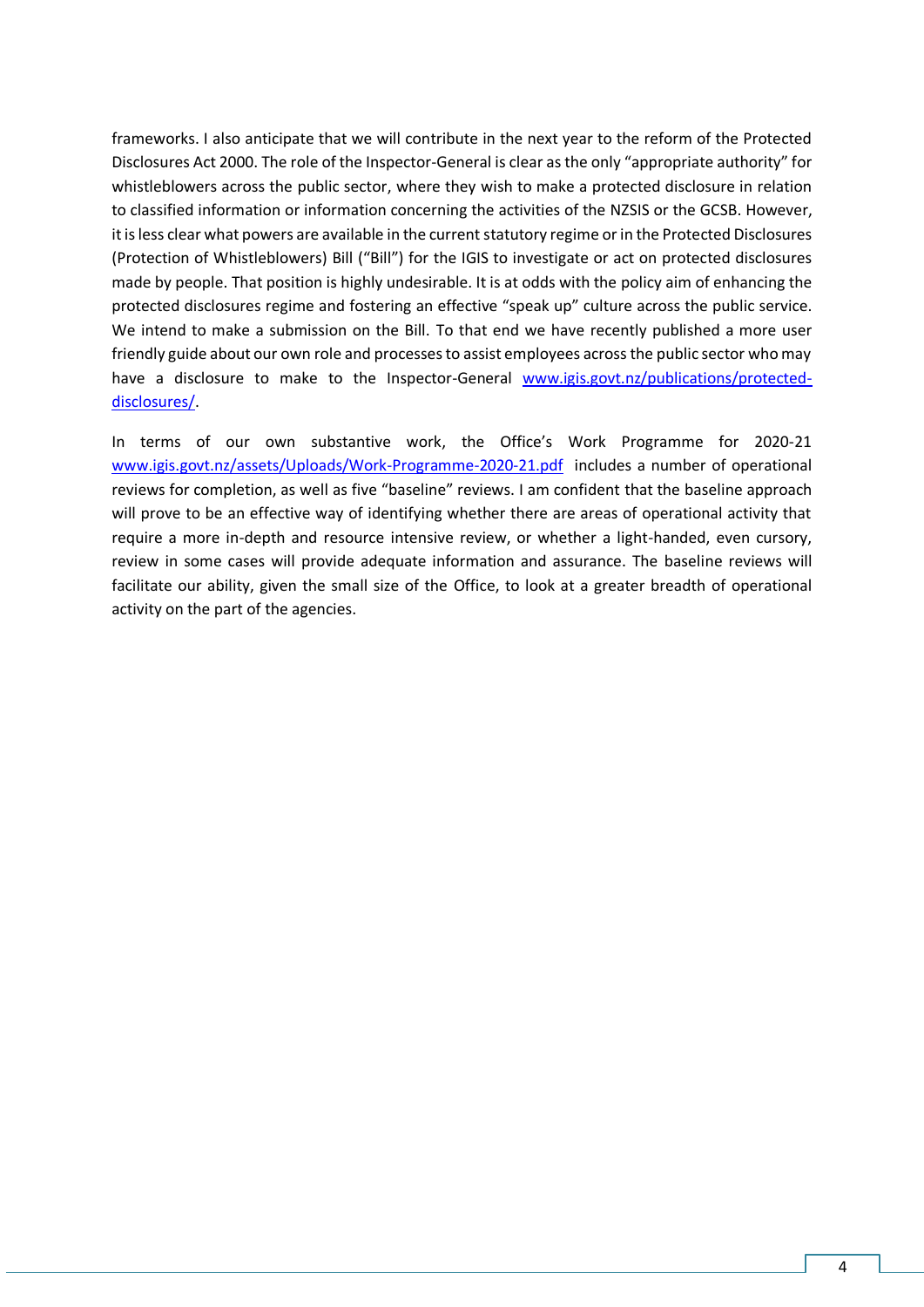### <span id="page-8-0"></span>**SIGNIFICANT ISSUES IN 2019-20**

Many issues arise over the course of a year that are generally not anticipated in any specific item on the Inspector-General's work programme. They arise in meetings and discussions with the agencies, from their reports to us of compliance incidents, from our review of their policies or warrants, and through our own independent access to the agencies' intranet and document management systems. Debating and discussing issues as they arise often leads to improvements in agency operational practices and documentation. Reporting the issues increases the public's understanding of how the law applies to NZSIS and GCSB or is interpreted. Some of the issues we have spent considerable time discussing with the agencies this year are set out below.

#### **Targeting New Zealanders**

-

Under the ISA, NZSIS and GCSB can lawfully target New Zealanders under a Type 1 intelligence warrant. As a domestic security agency the Service has always been able to act against New Zealanders. The Bureau was, until the ISA was enacted, generally prohibited from targeting New Zealanders.<sup>5</sup> As well as removing that prohibition, the innovation in the ISA was applying a single warranting regime to both agencies.

In practice, the Type 1/Type 2 warrant distinction continues to raise issues:

- In our last Annual Report [www.igis.govt.nz/assets/Annual-Reports/Annual-Report-2019.pdf](http://www.igis.govt.nz/assets/Annual-Reports/Annual-Report-2019.pdf) we reported on the different interpretations taken by the agencies and our Office about the circumstances in which a Type 1 warrant is required under s 53 ISA. The Solicitor-General has provided advice that confirms the agencies' position. In implementing this advice, there have been occasions where, for almost identical target classes, one agency has sought and obtained a Type 1 warrant, and the other a Type 2 warrant. We have been unable to say that either approach is wrong, given the scope for subjective assessment that the law apparently allows. From our perspective this presents a troubling degree of uncertainty. We intend to raise this in the upcoming review of the ISA as a policy issue that needs consideration.
- When collecting against non-New Zealand targets, both agencies have increasingly used accompanying Type 1 warrants to cover any collection that may occur against a New Zealand person. Where collection activities are "covered" in this way, by paired Type 1 and Type 2 warrants, we are increasingly unsure of the value of the distinction between the two types of warrants.
- Both agencies have given us reason this year to consider the threshold in the ISA for obtaining warrants against New Zealanders. Both, but particularly the Service in the wake of the Christchurch terrorist attacks, have increased what they call "discovery" activity: the search for leads on possible activity of intelligence interest. Whatever method an agency chooses to conduct "discovery" involving unlawful activity against New Zealanders, it will require a

There was always an exception for New Zealanders acting on behalf of foreign powers.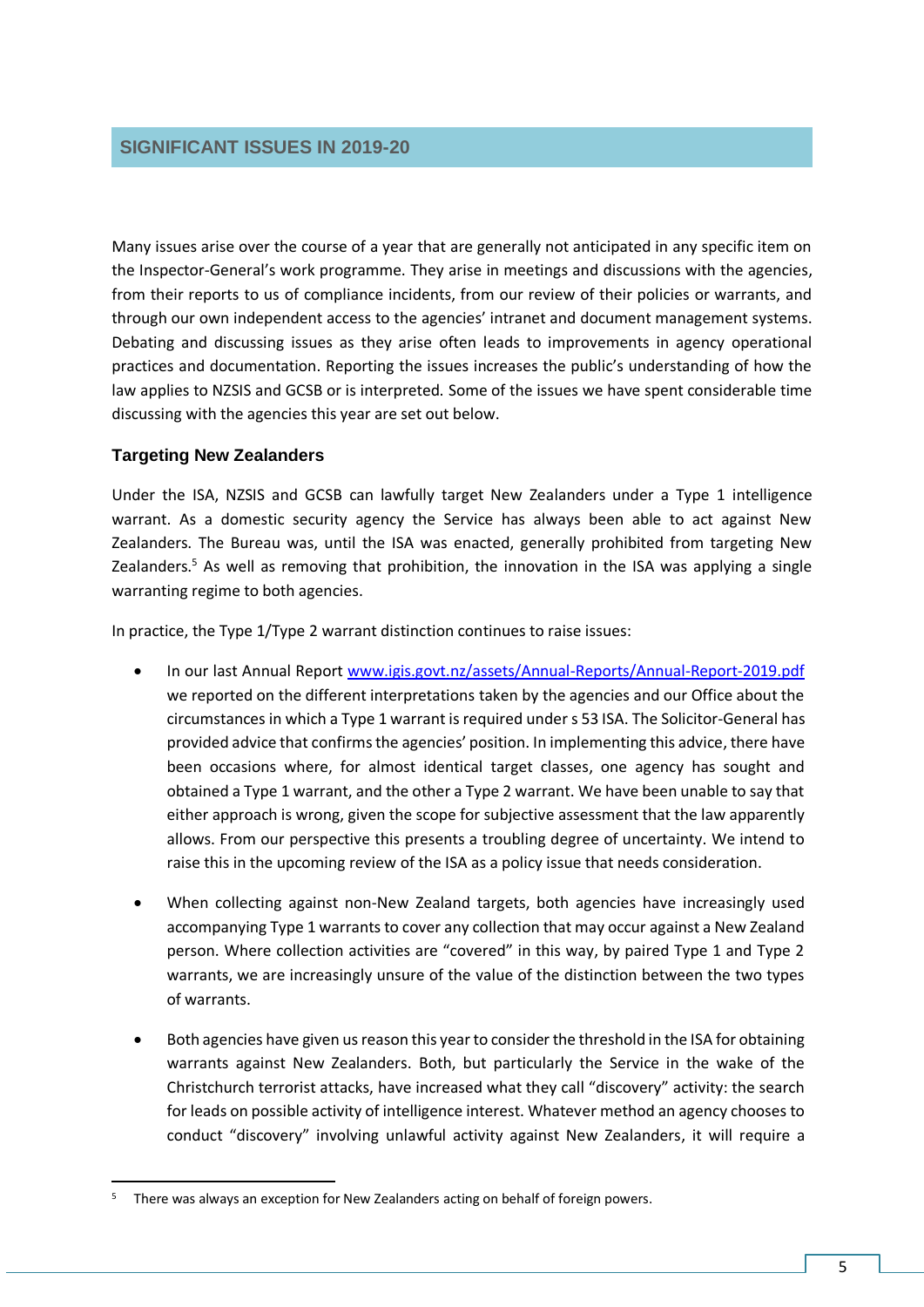warrant. The legal question that arises is what degree of cause, or suspicion, or possible intelligence value, is sufficient to obtain a warrant against a New Zealander or a class of New Zealanders? The ISA requires that a Type 1 warrant, if sought for a national security purpose, is "necessary to contribute to the protection of national security" and "identifies, enables the assessment of, or protects against" at least one of a range of specified harms, such as terrorism or espionage. The proposed activity must also be necessary to a relevant function and proportionate to the warrant's purpose. In practice, the terms of the Act do not require that the target of a warrant is themselves a threat to national security, or closely associated with a threat, or even that they are a highly likely source of information about a relevant threat. There is no requirement for any standard of proof, such as "reasonable suspicion" that the person targeted is involved in, or otherwise associated with, any harmful conduct or threat. The threshold in the Act can be satisfied on less than reasonable suspicion, eg where targeting a New Zealander might possibly provide information about a relevant harm. We do not suggest that the agencies have sought, or been granted, warrants that are indiscriminate or sweeping in their scope or intent to collect information on New Zealanders, in search of targets. But we do flag "discovery" activity, and warrants for that purpose, as a matter that has required particular scrutiny this year and will continue to require close oversight.

#### **Third party assistance to execute warrants**

Under s 51 of the ISA the agencies are able to request the assistance of third parties (both individuals and organisations) to assist with the carrying out of a warrant. The assistant receives the same powers and immunities as the requesting agency and, in exchange, becomes subject to the control of the relevant Director-General. In the past year, we have identified issues with the circumstances in which requests for assistance under s 51, particularly by the Bureau, have been made and the way in which control has been exercised. Following our review of these arrangements the Bureau and our Office have reached a shared view, in principle, of what meaningful "control" by the Director-General requires, and significant improvements have been made to the way requests for assistance are made and supervised. The GCSB has also initiated its own audit into this area of activity. We await the outcome of this process.

#### **Agency data and information management**

The agencies acquire, process and analyse large volumes of data. The sources and types of relevant data are proliferating rapidly, as are the means of extracting information from them. As the agencies respond by expanding their collection and analysis capabilities, they must at the same time limit their information holdings to what is relevant to the performance of their functions. The limits of relevance are indeterminate, but clearly require discrimination as to what is kept.

Assurance that the agencies retain only what is necessary for them to perform their functions, and dispose of what is not, depends on a combination of policies, procedures and technology. This is still a work in progress in both agencies.

The Bureau, whose data collection systems, data holdings and computational analytic capabilities are extensive and sophisticated, is focused largely on technical improvement; it does not yet have the ability to label and categorise its data holdings to the extent necessary to apply records management rules comprehensively and consistently. The Bureau does not yet have a data retention and disposal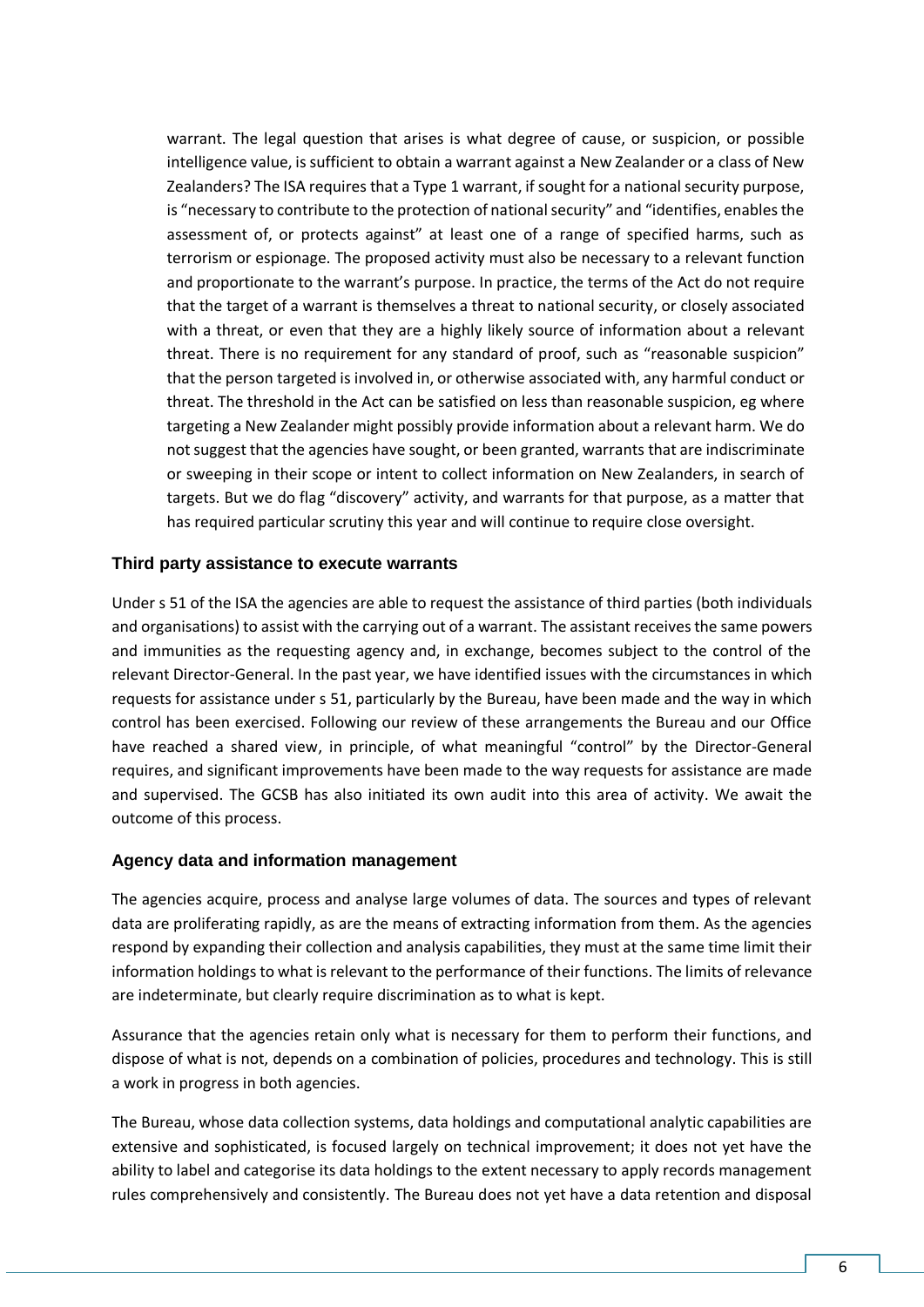policy that can be applied effectively across its operations, although it has made progress towards this. Once the policy is settled, full compliance will still require further capability to automate data management. This remains a multi-year project.

The Service's data systems and holdings are comparatively much simpler, making data categorisation and rule application more straightforward. Its strategic focus, however, is on expanding and diversifying its data collection and analytical capabilities. The oversight interest is in ensuring that the development of effective policy and compliance systems keep up with this expansion. This task is at an early stage.

#### **Information sharing with foreign partners and human rights abuses**

We encountered two main issues on this topic across the year, neither of them new. One is the test pursuant to which the New Zealand intelligence agencies may *share* information with a foreign partner if there are human rights concerns. Our *Afghanistan Inquiry* disclosed evidence which suggested the threshold should be more protective of rights – ie. information should not be shared where, objectively, there is a real (not "fanciful") risk that it may be used to contribute to a serious breach of human rights. Both agencies articulate and apply a test of "clear causative link" in assessing whether their assistance gives rise to a real risk of mistreatment or torture. That is the threshold in their current, guiding, policy statement. We consider this sets the bar too high and this issue of the appropriate threshold is squarely under consideration in DPMC's consultation on possible amendments to the *Foreign Cooperation* MPS.

The second issue, also being considered in the *Foreign Cooperation* MPS review, is what obligations, if any, should be imposed on the agencies when they *receive* information which they reasonably believe may have been obtained from human rights abuses overseas, especially if there is no realistic risk their receipt of the information could contribute to any new or ongoing abuse. New Zealand law does not directly govern this, and the answer is more a question of public policy and propriety. At the business level, we recognise it might be a difficult operational exercise to identify, separate, and destroy such material. Over the year there were a number of incidents involving different countries and partners, as well as the recommendation in our 2019 *Senate Report*, which required the GCSB and NZSIS to undertake the exercise of identifying such material and making a decision on how or whether to retain it. We await the outcome of these incidents.

### **Inspector-General's process to safeguard international relations when finalising a public inquiry report – s 188 ISA**

The IGIS must not and will not disclose classified material. He or she is also prohibited from prejudicing any of the other interests in s 188(2) ISA, including "international relations." From late 2019 we commenced discussions with the intelligence agencies, MFAT and DPMC on the process the Inspector-General will undertake to ensure that a public Inquiry Report from this Office does not disclose information that might cause harm to New Zealand's international relations. The starting point is that there must first be a proposed "disclosure" of information by this Office. We have made the point that a comment about material in the public domain through authoritative and reliable sources will generally not constitute a "disclosure" by the Inspector-General. Next, for the Inspector-General to be properly informed about whether a particular disclosure in a public Report is likely to prejudice international relations, the intelligence agencies may on occasion need a reasonable opportunity to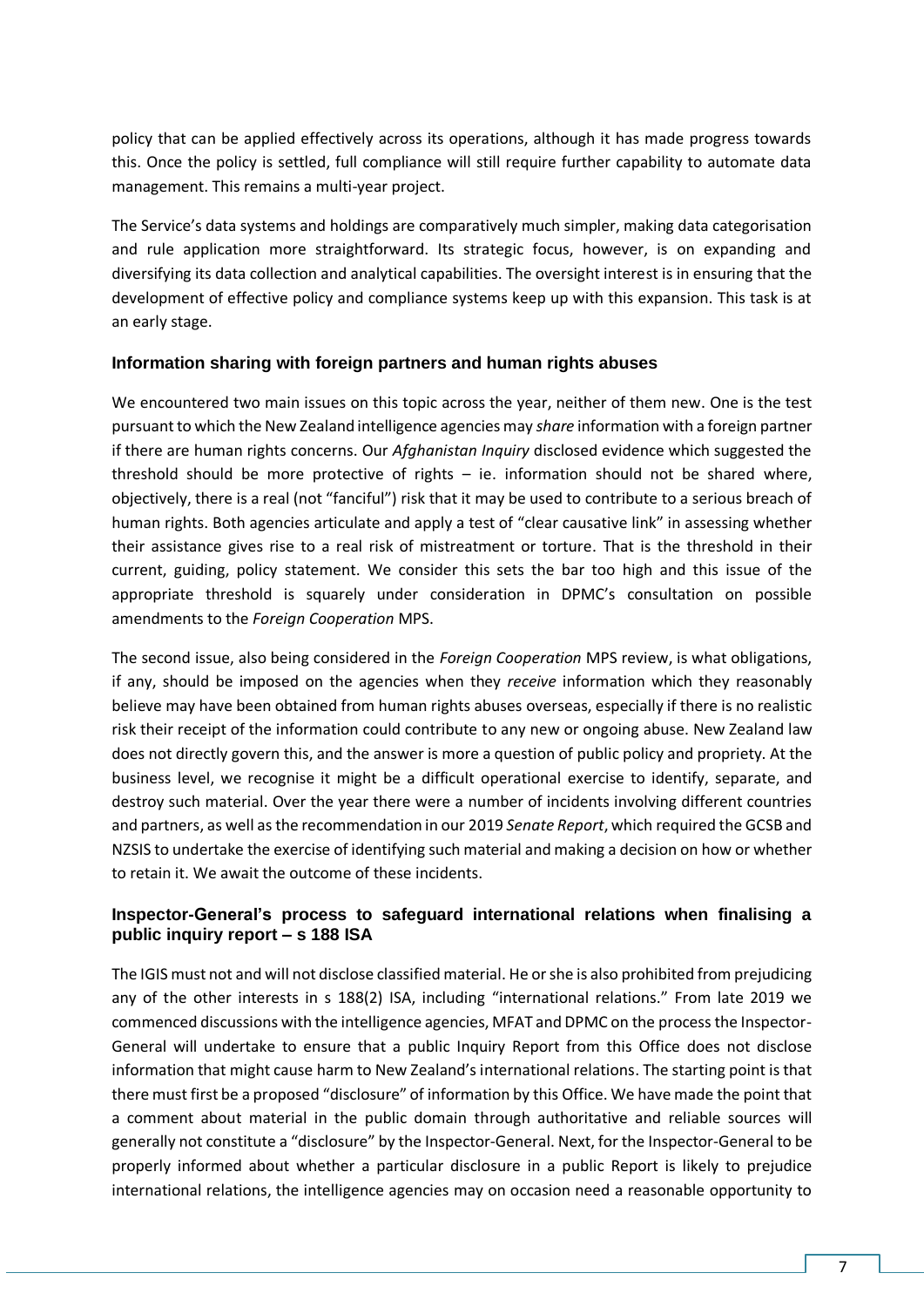advise or consult their foreign partners about the proposed disclosure. MFAT will also likely have a role to play with regard to potential prejudice to New Zealand's international relations. It is in the public interest, however, to avoid any suggestion of improper interference in the independent Inspector-General's draft public Report and, accordingly, foreign consultation on any part of an IGIS Report needs to be carefully managed. Our Office decided this should happen pursuant to a clear and published statement of the roles and respective responsibilities of the Inspector-General and relevant government officials. My final statement of the Inspector-General's guiding principles and process was published in November 2020 and can be found here

[www.igis.govt.nz/assets/Uploads/IGIS-Foreign-Partner-Consultation-Procedure.pdf](http://www.igis.govt.nz/assets/Uploads/IGIS-Foreign-Partner-Consultation-Procedure.pdf) [www.igis.govt.nz/assets/Uploads/IGIS-Foreign-Partner-Consultation-flowchart.pdf.](http://www.igis.govt.nz/assets/Uploads/IGIS-Foreign-Partner-Consultation-flowchart.pdf)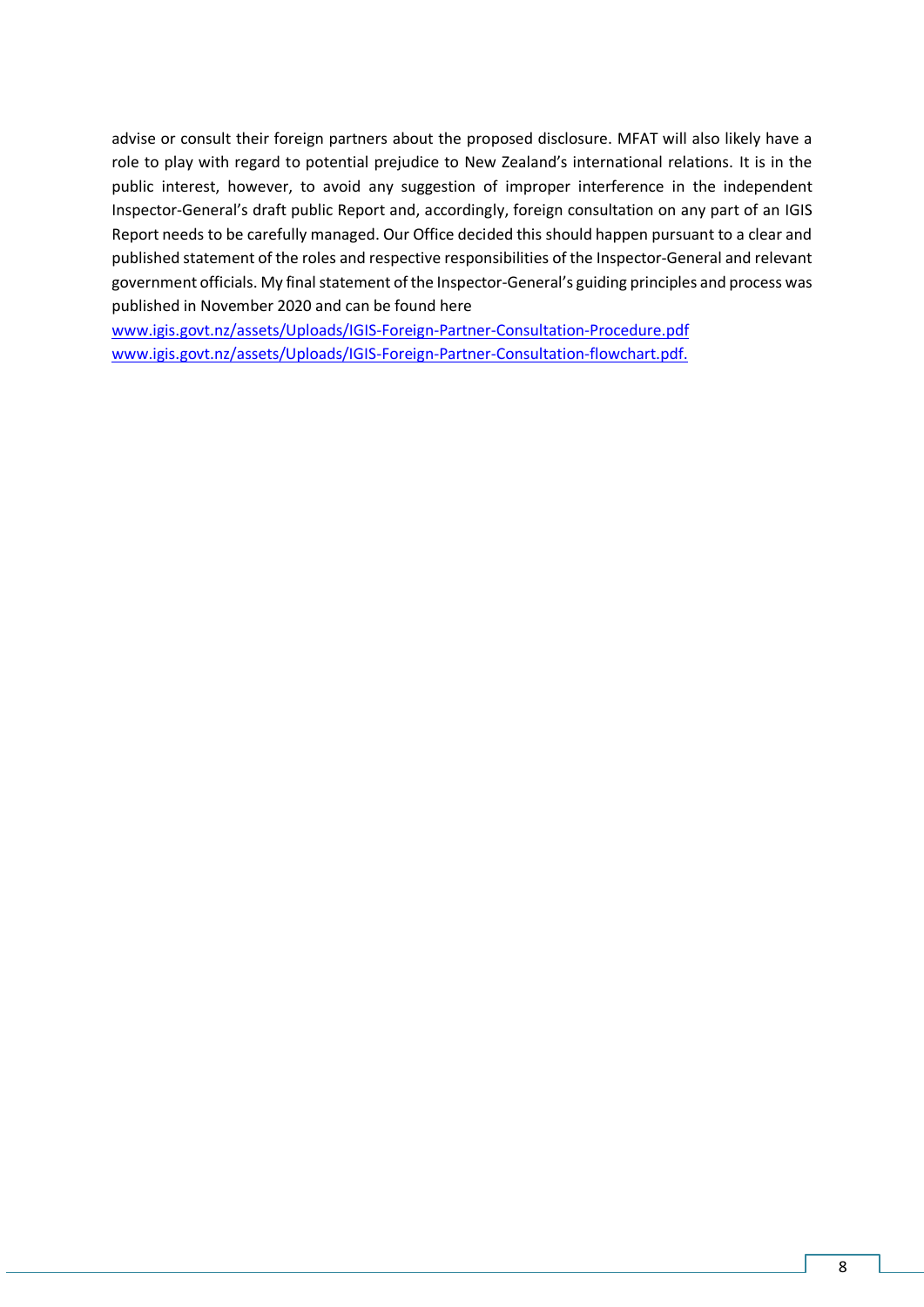### <span id="page-12-0"></span>**INQUIRIES**

The Inspector-General can inquire into GCSB and NZSIS compliance with the law and into the propriety of particular agency activities. An inquiry may commence at the request of the Minister, the Prime Minister or Parliament's Intelligence and Security Committee; as a result of a complaint; or the IGIS may initiate an inquiry of his or her own volition. The ISA provides the IGIS with specific investigative powers for use in an inquiry, akin to those of a Royal Commission, eg the power to compel a witness to answer questions or produce documents. In deciding whether to initiate an inquiry the Inspector-General considers:

- Does the matter relate to a systemic issue?
- Are a large number of people affected by the issue?
- Does it raise a matter of significant public interest?
- Would the issue benefit from the use of formal interviews and other powers that are available in the context of an inquiry?
- Are recommendations required to improve agency processes?
- Is it the best use of my Office's resources?

#### **Afghanistan Inquiry**

Our *Afghanistan Inquiry* and its public Report [www.igis.govt.nz/assets/Inquiries/Inquiry-into-events](http://www.igis.govt.nz/assets/Inquiries/Inquiry-into-events-in-Afghanistan.pdf)[in-Afghanistan.pdf](http://www.igis.govt.nz/assets/Inquiries/Inquiry-into-events-in-Afghanistan.pdf) (released July 2020) was largely completed by the Acting Inspector-General, Madeleine Laracy, before I commenced as Inspector-General in June 2020. The first half of this owninitiative inquiry addressed the role of the NZSIS and GCSB in events relating to NZDF Operation Burnham in 2010 and its aftermath.<sup>6</sup> The second half examined the agencies' response to human rights issues in Afghanistan in 2009-2013, especially in light of the publication of a number of official reports recording widespread mistreatment of detainees by certain Afghan authorities with whom the New Zealand intelligence agencies directly, or indirectly, shared information.

#### Report summary

1

Our report summary accompanied the publication of the public Report of our Inquiry. It is worth repeating:

- Intelligence support from the NZSIS and GCSB was essential to protect NZDF personnel in Afghanistan over 2009-2013. A Bureau team in Wellington was focussed on supporting NZDF activities in Afghanistan and both agencies at key points deployed personnel to Afghanistan.
- Both intelligence agencies made valuable contributions to the lead-up to Operation Burnham, carried out by NZDF on 21 August 2010. After the Operation they helped gather information relevant to assessing its outcome. In particular they helped identified whether any insurgents

<sup>6</sup> [www.beehive.govt.nz/sites/default/files/2020-](http://www.beehive.govt.nz/sites/default/files/2020-07/20200717%20Report%20of%20the%20Government%20Inquiry%20into%20Operation%20Burnham.pdf) [07/20200717%20Report%20of%20the%20Government%20Inquiry%20into%20Operation%20Burnham.pdf](http://www.beehive.govt.nz/sites/default/files/2020-07/20200717%20Report%20of%20the%20Government%20Inquiry%20into%20Operation%20Burnham.pdf)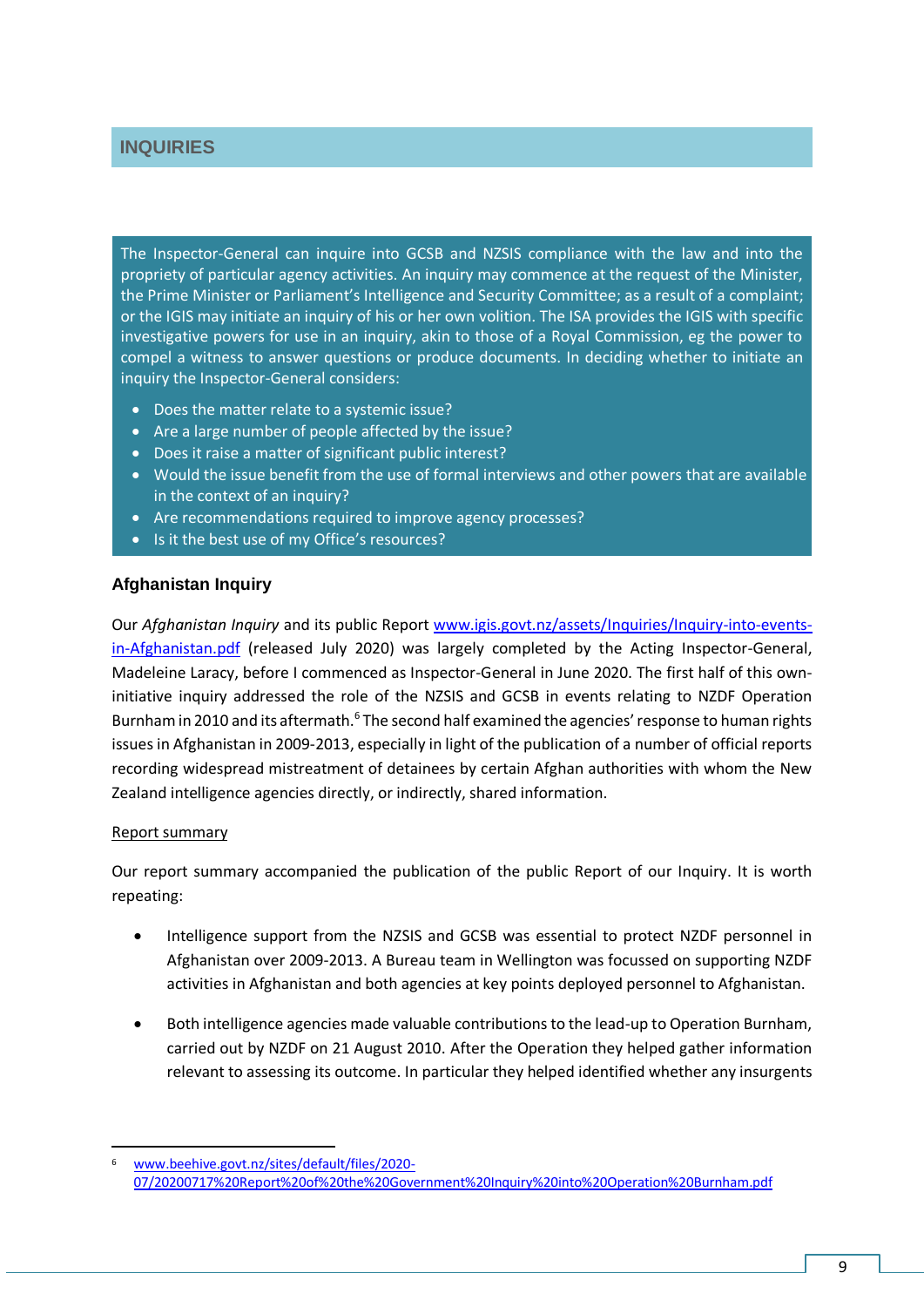had been killed. Through this process both intelligence agencies were aware of allegations of civilian casualties.

- The agencies accurately reported to New Zealand partners the intelligence that came to their attention after Operation Burnham. Our inquiry found they could have done more to ensure that the reasonable possibility there had been civilian casualties was considered at an interagency level and reported to Ministers.
- After Operation Burnham both agencies continued to support NZDF efforts to find the insurgents targeted by the Operation, including Qari Miraj. Their work was material to Miraj's capture on 16 January 2011 by NZDF and the Afghan intelligence agency, National Directorate of Security (NDS) Department 90, which subsequently incarcerated him.
- By 2010 there was sufficient objective evidence to put the intelligence agencies on notice of a significant risk that the NDS including NDS 90 might seriously mistreat detainees, primarily to obtain confessions.
- Both agencies received a copy of Miraj's "confession" to NDS and learnt of an allegation that he had been tortured. They shared accounts of these matters with domestic partners but did not consider whether they should analyse the risks to Miraj's human rights or ensure there was wider Government consideration of the possibility he had been tortured. The NZSIS, consistent with the New Zealand Government's position, encouraged NDS to keep Miraj in custody.
- Throughout 2009-2013 the Bureau provided continuous intelligence support to NZDF in Afghanistan. The Service deployed personnel on two separate occasions over the course of NZSAS Operations Wātea and the later Awarua. At times the Service directly exchanged information with NDS, while information from the Bureau was capable of making its way indirectly to NDS.
- NDS was involved in arresting or otherwise capturing insurgents. Its detention facilities in Kabul and across Afghanistan were the subject of increasingly credible and authoritative reports of torture of detainees.
- In 2011, a United Nations Assistance Mission in Afghanistan report confirmed on-going and widespread serious mistreatment of detainees by NDS. Both intelligence agencies knew of the report. The GCSB responded by putting certain precautions in place. These were positive but needed to go further. The Service made no observable changes to its close relationship with NDS, which it had re-established when it re-deployed personnel in August 2012. Further reports and announcements confirmed the problem with NDS detention facilities. The approaches and safeguards the intelligence agencies put in place, particularly over 2012 and 2013 did not meet best practice.
- Our Inquiry finds that the intelligence agencies must take responsibility for identifying and managing risks arising from their participation in the wider New Zealand military enterprise. Those risks are not solely the responsibility of other parts of Government.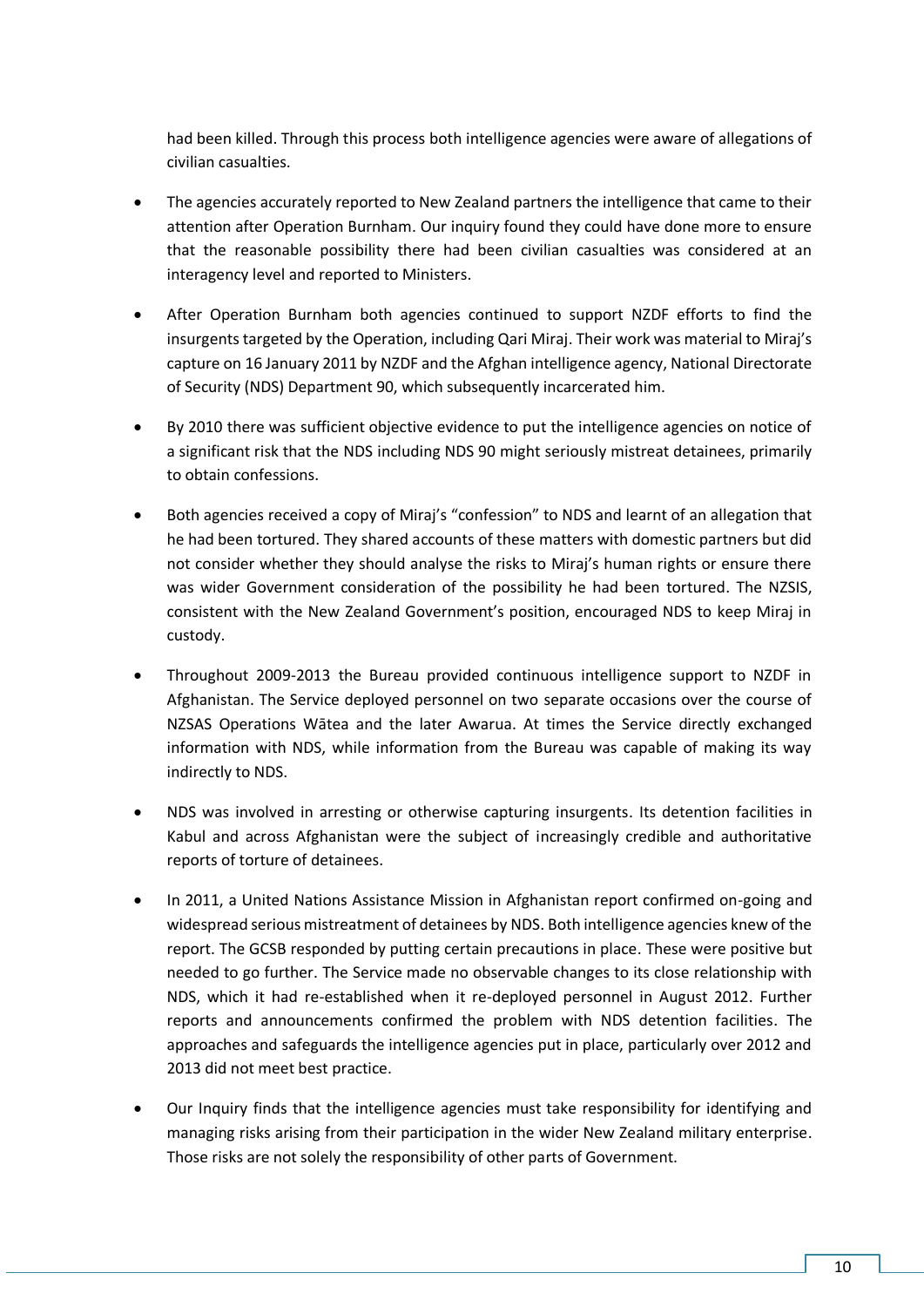#### Our recommendations and the agencies' response

The formal response of the Directors-General to our Report addressed our two recommendations.

Our first recommendation related to the identification and management of risks arising from NZSIS and GCSB participation in multi-agency New Zealand military enterprises. Both agencies say they accept the recommendation in principle. The agencies note military operations are NZDF led. Accordingly, to the extent the recommendation requires the NZSIS and GCSB to ensure inter-agency planning takes place, this would require NZDF agreement.

The second recommendation reflects our view (consistent with the *Operation Burnham Inquiry's*  findings) that agency policies and practices must reflect a precautionary approach to the identification of human rights risks in the context of foreign cooperation. In particular, it is not enough to have in place a limitation on intelligence sharing that applies only when the particular intelligence shared is likely to directly result in a real risk of torture or other serious human rights breaches. In our view, this threshold is too high and will almost never be encountered in practice. It creates a threshold of a direct causative link, essentially a "but for" link, before the agency needs to undertake due diligence for risk of human rights breaches to which its actions might contribute. We recommend the threshold should be a *real risk* the information *may contribute* to torture/abuse.

Our second recommendation, that the agencies' human rights test for information sharing should be more protective, has not been accepted by them at this time. The agencies' position isthat any change to the policy threshold at which they mitigate risks in information sharing should only occur after the current review of the *Foreign Cooperation* MPS, led by DPMC. However, we think the more precautionary approach could be adopted now. Our recommendation is consistent with the threshold we recommended in last year's *Senate Report*, and with statements in the Government's own *Operation Burnham Inquiry* report. It is consistent with the Canadian Ministerial Directive on avoiding complicity in mistreatment by foreign entities ("substantial risk" of mistreatment) and with the United Kingdom's recently settled Principles relating to detention and the passing and receipt of intelligence relating to detainees ("real risk" of torture, rendition, et cetera).

#### **Observations**

We also made a number of observations as part of our Inquiry Report. We summarise these below:

- Quality of engagement of senior management: We consider that, during the period covered by this Inquiry, the senior levels of management in both agencies should have been more aware of the operational and legal developments arising both from their staff's deployed work and from their Wellington support to military operations activities. This would have required the Directors and senior managers to be more regularly and formally briefed by staff on a range of developing issues.
- HUMINT deployments: The classified report presents this observation in slightly different terms, but the general point is that particular challenges apply to overseas HUMINT deployments, especially in a theatre of war - like Afghanistan. We have concerns about the wisdom of deploying individuals without close support and supervision. This was particularly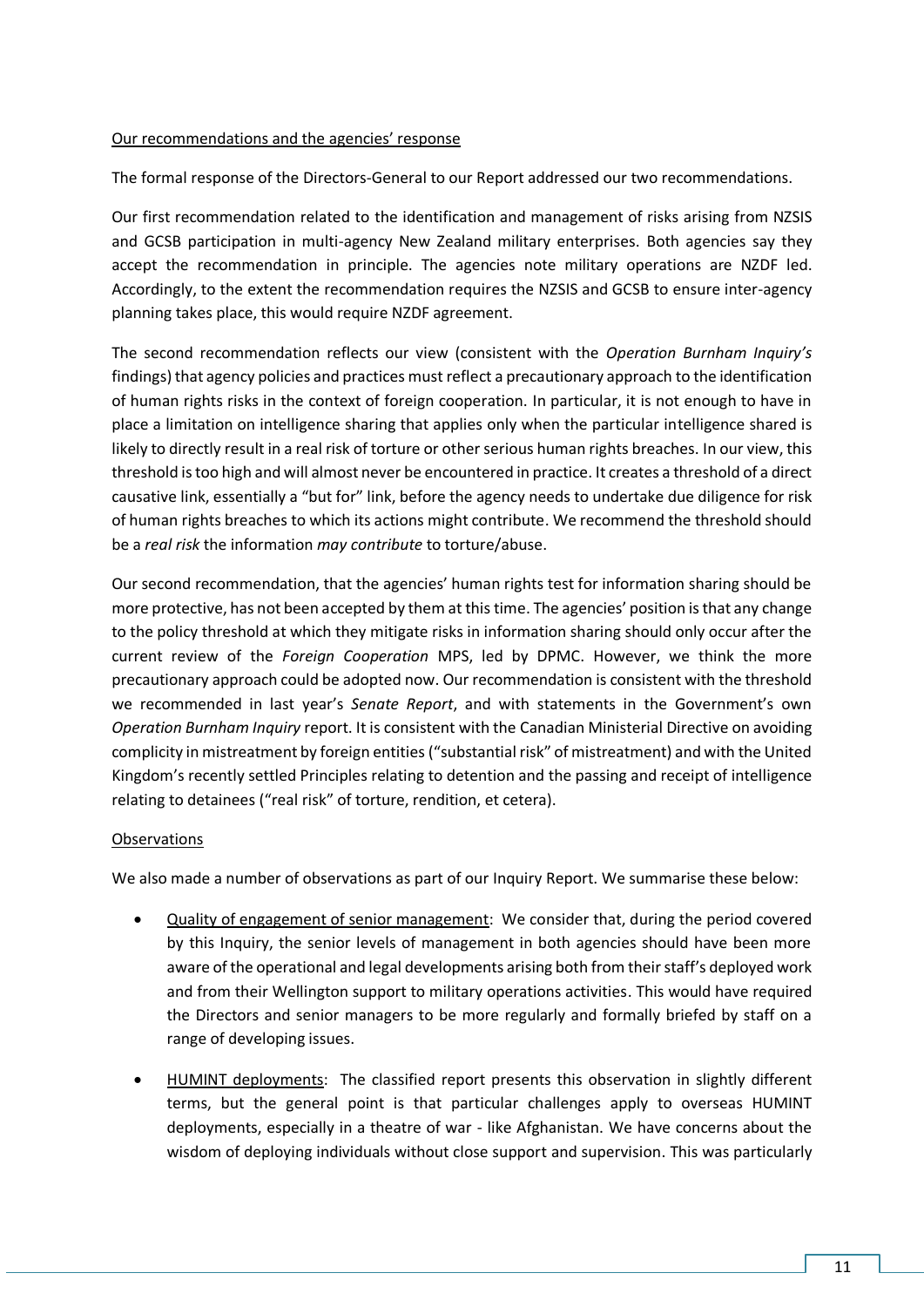the case in the first deployment under Operation Wātea. Service management was more responsive under the later Operation Awarua.

- Public sector records: There is a general obligation on all public sector agencies to keep "full and accurate" records in order to ensure accountability.<sup>7</sup> The GCSB and NZSIS now also have a specific duty to undertake their activities in a way that "facilitates" effective democratic oversight.<sup>8</sup> In this Inquiry we found the agencies have a considerable distance to go before they can satisfy the PRA standard or the facilitation obligation under the ISA. There were deficiencies in their management of important business records. The technological difficulties for the agencies in providing us with access to information understandably put pressure on them. We also appreciate the agencies were under multiple pressures over the last 18 months, including from two major external Inquiries. Ultimately, significant efforts were made by the agencies to retrieve the records necessary for this Inquiry. However, from the perspective of public sector accountability and the duty to facilitate a timely and thorough Inquiry by the agencies' primary oversight body, they should do better.
- Storage and use of emails: Access to the emails of staff in both agencies was a critical source of evidence for this Inquiry. The way in which staff used agency email accounts gives rise to two observations. First, where email is an appropriate form of record and communication for operational matters there must be processes in the agencies to ensure all relevant email records created by staff are filed and stored in a logical and retrievable way. Second, we saw a confined body of emails generated by some staff in the GCSB Wellington team that were distasteful and unprofessional. This was not the general tenor of that team's internal communications and we also saw an email that showed an appropriate management response. The Director-General of the GCSB has been clear that there is no place in the public sector culture for such communications.
- Duty to facilitate oversight: Emails are again the catalyst for an observation concerning the Inspector-General's powers and the correlative duty on the agencies to facilitate oversight. The Inspector-General must be given access to all "security records".<sup>9</sup> The IGIS' power to directly access emails was expressly challenged by the Directors-General in writing. The reasoning in support of this was not comprehensive or compelling, and was ultimately not pursued. A challenge to a fundamental element of effective oversight should not be made without significantly more detailed analysis. It would also be wise for it to be reviewed by Crown Law first.
- Transparency: classification and international relations issues: In respect of the NZSIS and GCSB, we share the reservations voiced by the *Operation Burnham Inquiry*, in the Observations section of its report, about over-classification of information, and the problems inherent with the concept of "foreign partner control" of historic factual information concerning New Zealand government agencies. We routinely see a tendency to overclassification by the intelligence agencies, where the likelihood of prejudice from disclosure has not been or cannot reasonably be made out. There is also the related problem of near-

**<sup>.</sup>** Public Records Act 2005, s 17(1).

<sup>8</sup> ISA, ss 3(c)(iii) and 17(d).

<sup>9</sup> ISA, s 217(1).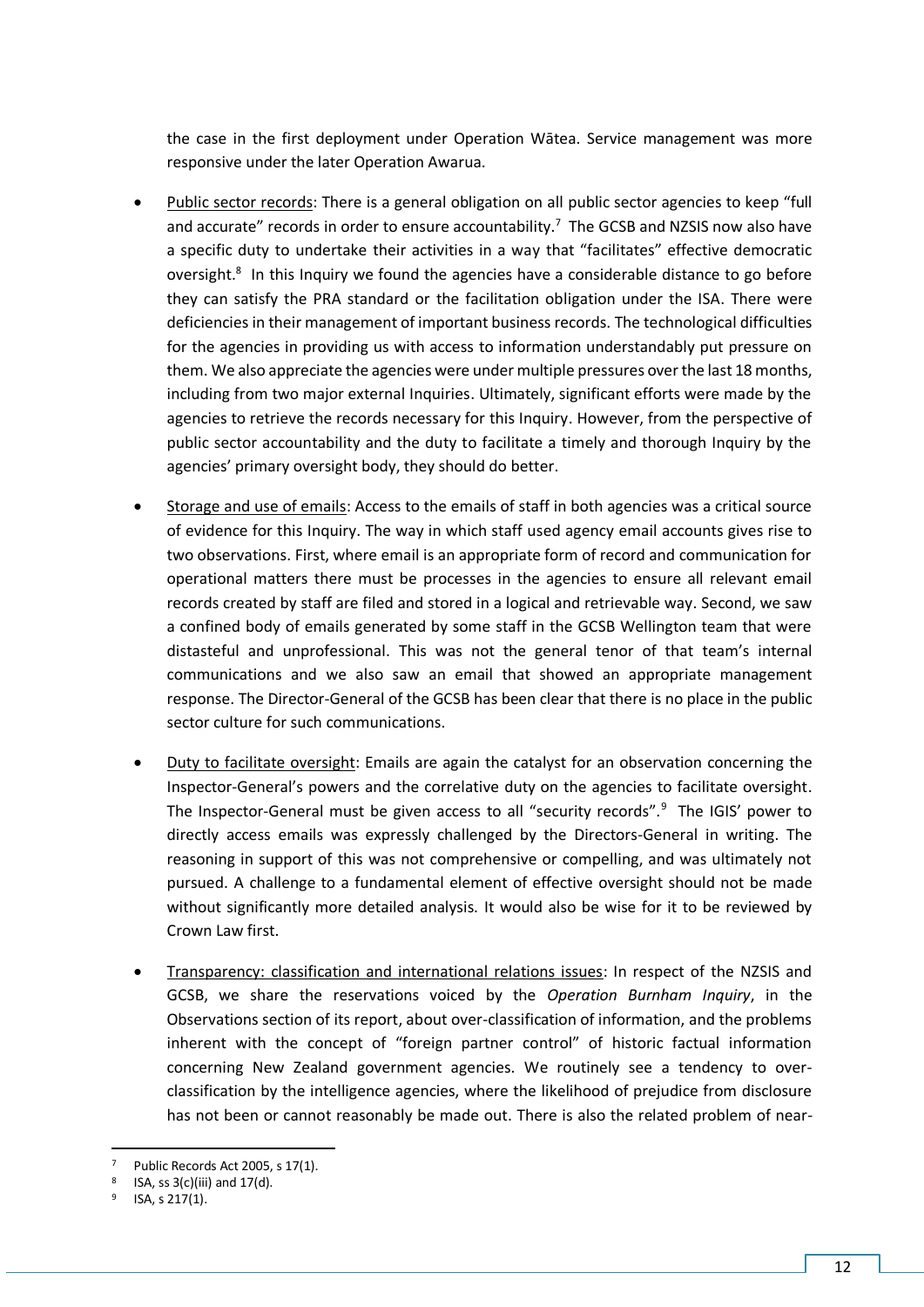permanent classification due to the lack of systematic classification review processes within the New Zealand government.

The agencies have responded positively to our observations. The current working relationship with both agencies is generally cooperative and constructive, and the agencies are responsive to requests for information.

Completion of this Inquiry means we currently have no inquiries in progress other than inquiries into individual complaints. This will allow our focus now to be on the reviews and other work signalled in the annual Work Programme.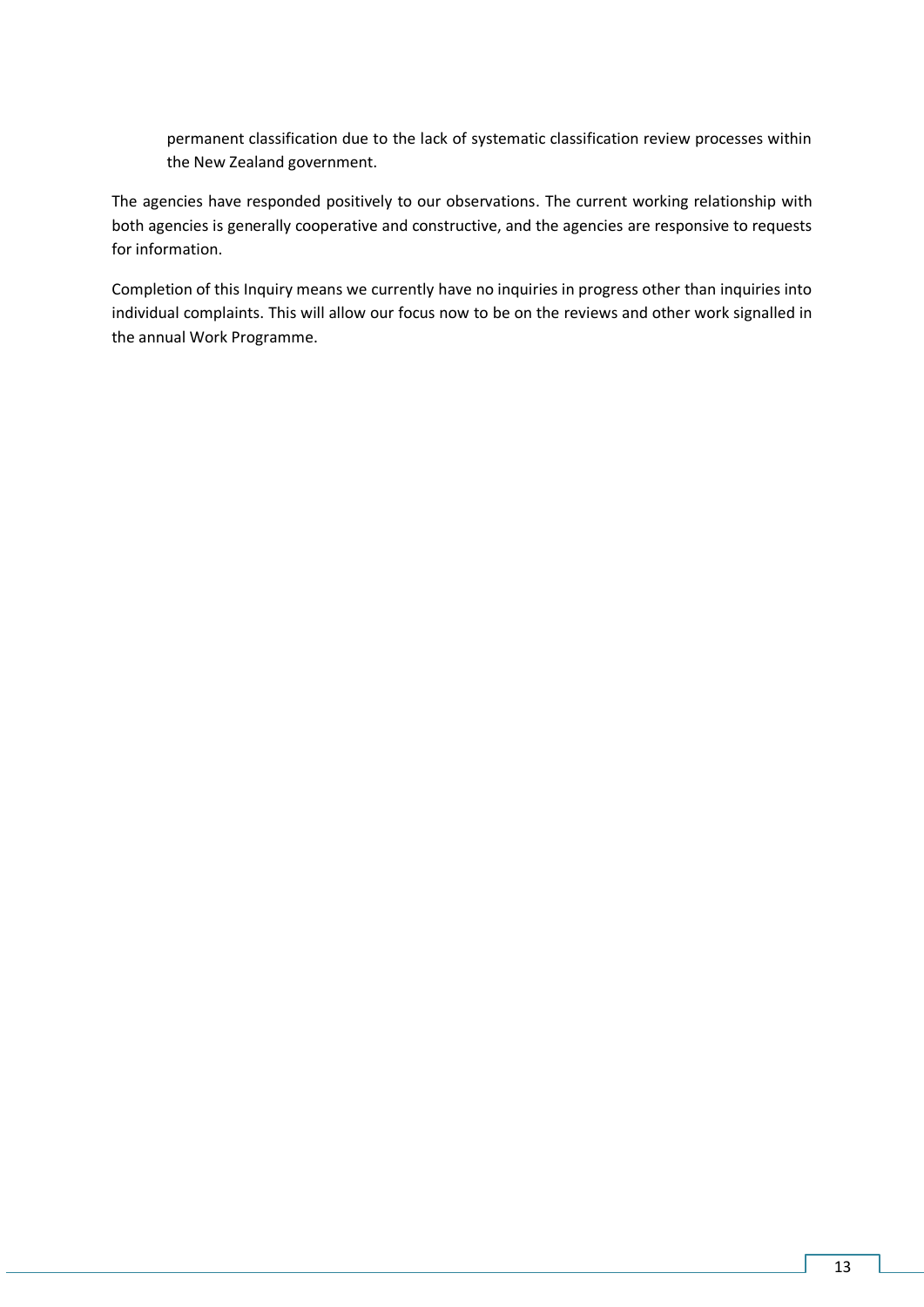<span id="page-17-0"></span>Reviews of operational activity form part of the regular programme of review of agency compliance systems. While in rare cases a review might prompt a more formal inquiry, in general reviews are less formal and are aimed at ensuring we have a good understanding of the way the agencies operate in particular areas, and strengthening agency practice and legal compliance. At the end of our review of operational activity we provide a report to the agency Director-General and often also to the responsible Minister. For the public we generally include a summary of the review in the relevant annual report, as below, or we may decide to publish a stand-alone document.

#### **First review of NZSIS and GCSB engagement with international partners completed**

We completed the inaugural review of the way in which both agencies engage with their international partners, a new item on our work programme. Given the close relationships and deep interdependence the agencies have with some of their international counterparts, particularly their Five Eyes partners, this is an important aspect of agency activity for our Office to understand and review. It will be a standing review in the years to come. What follows is the public account of this review.

Where the agencies' international cooperation is recorded in writing, much of their interaction occurs pursuant to smaller, discrete, arrangements that cover a particular area of operational activity or subject matter. Over the reporting period, we have been provided with and reviewed 18 arrangements; 12 between the NZSIS and itsforeign partners and six involving the GCSB and itsforeign partners. These arrangements cover a variety of subjects, and have provided us with new insights into the extent and nature of their cooperative activities.

In conducting this review, we considered the *Foreign Cooperation* MPS and the extent to which the agencies have had regard to it, as they are required to do.<sup>10</sup> Two requirements of the MPS are relevant to this review, they are:<sup>11</sup>

- to refer any new arrangement relating to cooperation and intelligence sharing they enter into with a foreign partner to the Intelligence and Security Committee of Parliament ("ISC") for noting; and
- to develop standard terms for ad hoc cooperation and intelligence sharing, which are recorded in an internal policy. These terms must be forwarded to my Office in draft for comment before being referred to the ISC for noting.

The *Foreign Cooperation* MPS came into effect on 28 September 2017. Since then neither agency has referred an arrangement to the ISC for noting. This is despite both agencies entering into significant arrangements with foreign counterparts since that date. Both agencies have asserted that on their

1

<sup>10</sup> ISA, s 158(2).

<sup>&</sup>lt;sup>11</sup> Both of these requirements were originally proposed in the Hon Sir Michael Cullen, KNZM and Dame Patsy Reddy, DNZM *Intelligence and Security in a Free Society: Report of the First Independent Review of Intelligence and Security in New Zealand* (29 February 2016) at 59-60.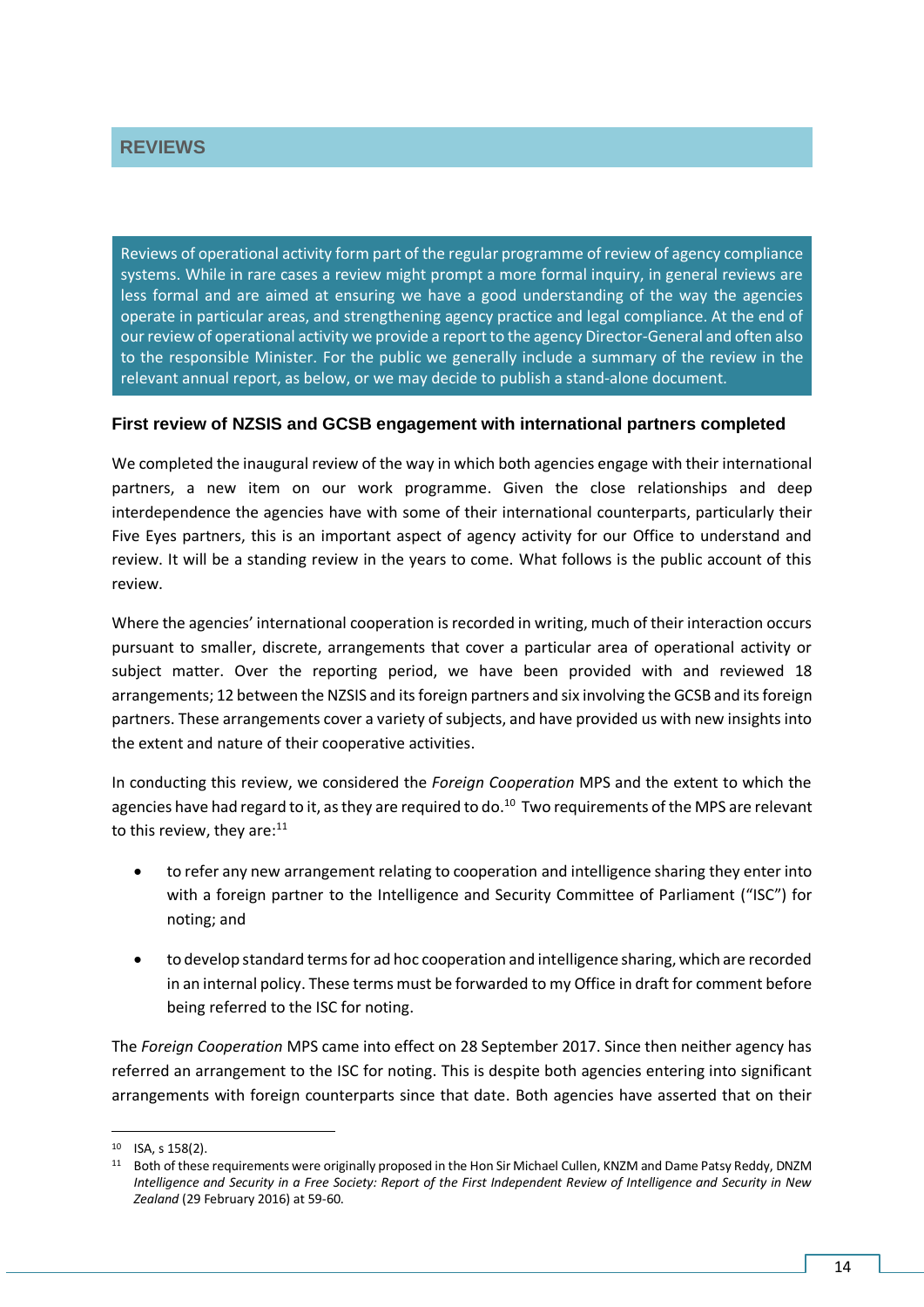interpretation of the MPS they were not required to refer the arrangements to ISC. The nub of the interpretation issues, about which my Office and the agencies disagree, relates to the word "new".

From the agencies' perspective, "new" refers to arrangements with a partner with whom it has never previously had an arrangement, or arrangements with existing partners that are "sufficiently different" from arrangements in place with those partners as at September 2017. The agencies' view is based on a literal interpretation of the report of Sir Michael Cullen and Dame Patsy Reddy. While this is an available approach to interpreting the MPS, we think this approach has the consequence that very few, if any, new arrangements with existing partners (such as the Five Eyes partners) would be referred to ISC for noting.<sup>12</sup> Furthermore, it does not sufficiently reflect the purpose of the requirement to refer arrangements to ISC.

In reaching our view we emphasise the dual purposes of this requirement in the MPS: to empower ISC to exercise its oversight role and to support greater transparency. In light of these purposes, we think a broader interpretation should be taken to determining which arrangements require referral to ISC; we suggest *newly entered* arrangements be referred to ISC irrespective of whether they were entered into with new or existing partners. In furtherance of this we have recommended that the agencies refer two specific arrangements, that we have identified, to the ISC secretariat for provision to ISC, as soon as its membership in the new Parliament has been confirmed. The Directors-General have not accepted this recommendation in the terms in which it was made but have undertaken to review whether those two specific arrangements should be referred to the ISC for noting once the review of the *Foreign Cooperation* MPS has been completed.

In terms of the requirement to prepare standard terms for ad hoc cooperation with partners, neither agency has referred the relevant policy to my Office in draft for comment, or to the ISC for noting. The Service has known of its non-compliance with this procedural aspect of the MPS since September 2018 and the Bureau since May 2020 (at the latest). To remedy this issue, we have recommended the agencies provide the relevant policy to the ISC secretariat in order that ISC members can be informed of the policy as soon as its membership is confirmed. The Directors-General have indicated they will review the policy after the *Foreign Cooperation* MPS review has been completed and then refer their policy to ISC for noting.

Finally, we asked both agencies for access to the centralised repository of arrangements they hold which govern their relations with international counterparts. We were informed no such repository exists within the Bureau. The Bureau intends to create a repository for its international arrangements in 2021. The Service has informed us it has a register of its international arrangements. On closer inspection of the register, we found it holds some, but not all, of its international arrangements. While not required by law (or specifically required by the MPS)<sup>13</sup> the absence of a complete centralised repository is an issue for at least two reasons:

1

<sup>&</sup>lt;sup>12</sup> This reflects experience to date despite the fact both agencies have entered very significant arrangements with their Five Eyes counterparts since the MPS was issued.

<sup>&</sup>lt;sup>13</sup> The MPS requires the agencies to carry out their activities in a manner amenable to oversight (which includes the keeping of appropriate records). It took both agencies some time to compile the arrangements they had entered into with partners to provide to my Office to review. We think a centralised register is one way of giving effect to this aspect of the MPS.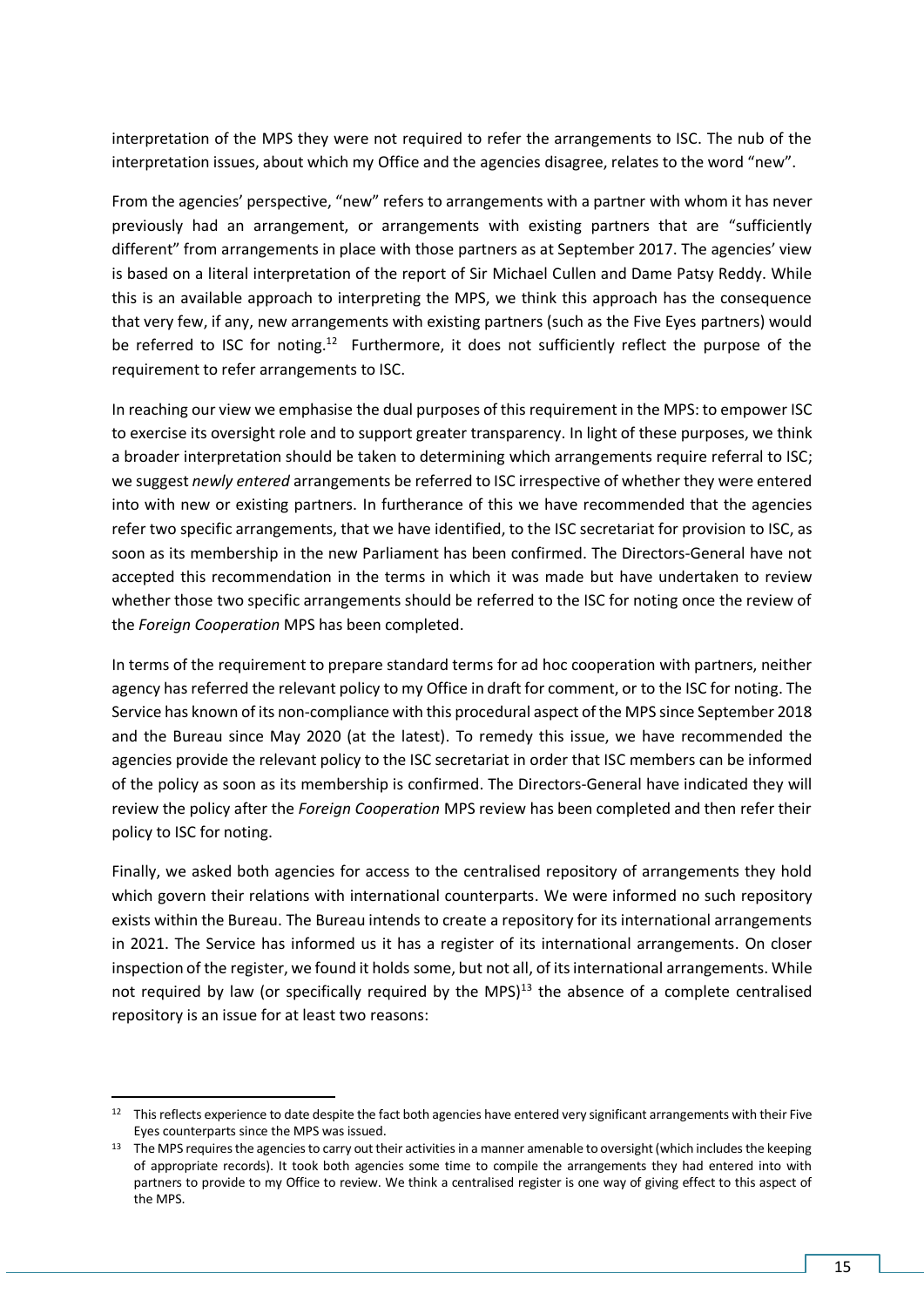- 1. It makes it difficult for the organisation to have visibility of the full range of obligations it owes under those arrangements and for Senior Leadership to exercise strategic oversight of the agency's international relationships.
- 2. It is an effective means of facilitating our oversight. In the future it would expedite our access to relevant documents.

### **Reviews of NZSIS and GCSB open source intelligence collection and online operations – in progress**

Last year's annual report noted we had commenced separate reviews of NZSIS and GCSB open source intelligence collection and online operations involving open source information. Over the course of the past year we have made substantial progress on the review and hoped to have a draft report completed by the end of June 2020. However, in part owing to COVID-19 and the associated lockdown, our progress slowed. We now anticipate completing the review early in 2021.

At its simplest, "open source" information is information collected from publicly available sources. Given the potentially vast scope of agency open source intelligence collection and online operations, we have limited this initial review to two case studies to enable us to focus our assessment on whether their compliance systems are effective and appropriate for the particular activity. We are especially interested in the legal and privacy principles they apply when doing this type of work.

For open source intelligence collection we selected an NZSIS case study involving a contribution to a wider government response. For the Bureau we chose a case study involving the collection and analysis of publicly available information from various sources to identify a particular location relevant to a longstanding intelligence operation.

In terms of online operations, we have chosen case studies where the agencies have, separately, used assumed identities online for the purpose of covert intelligence collection. Otherwise lawful open source activities are specifically permitted under the ISA. Both agencies carry out online operations in different ways, which in turn impacts on the way relevant legal principles apply to their activities.

#### **Review of access to information infrastructures – in progress**

A review of GCSB's conduct of certain operations to access information infrastructures was substantially progressed in 2019-20. The operations examined are classified to an extent that effectively precludes public reporting, but the review documented the Bureau's compliance systems for controlling them in detail and found they were generally effective and appropriate. Recommendations will be finalised in 2020.

#### **Review of access to a particular network system – in progress**

We commenced a baseline review of the Service's access to a particular network system. The review is directed at understanding the extent of the Service's access, the use of such information captured by the network system and the lawfulness and propriety of the activities. As part of this work, we are engaged in ongoing consultation with the Privacy Commissioner given his expertise in this area, and the general parallels with surveillance activity undertaken by other parts of government. We anticipate reporting further on this review within the upcoming financial year.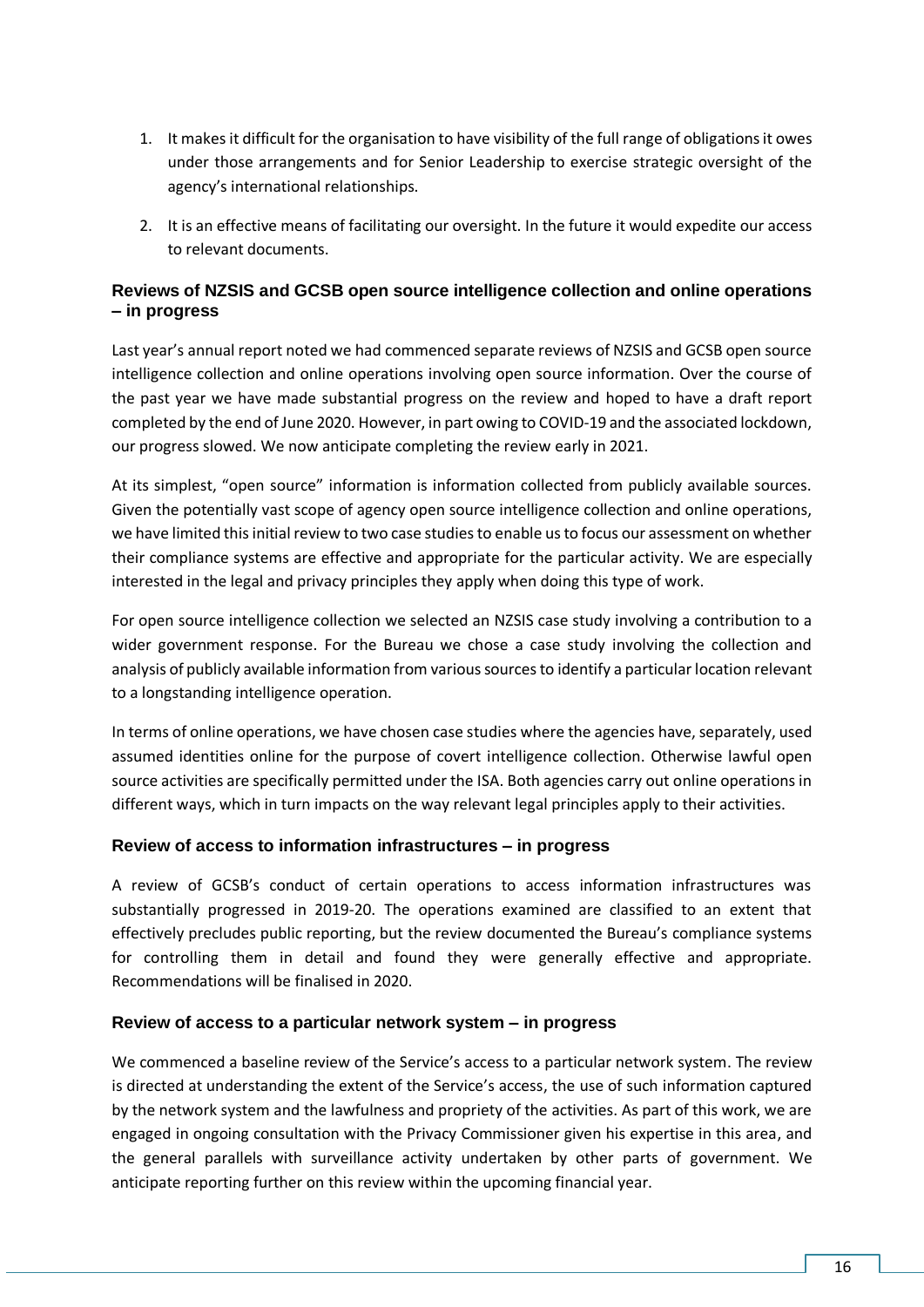### **Participation in reviews of NZSIS Direct Access Agreements**

The ISA enables an intelligence agency to have direct access to certain public sector databases, by written agreement between relevant ministers. All Direct Access Agreements ("DAAs") must be reviewed by the signatory Ministers every three years, in consultation with our Office and the Privacy Commissioner.<sup>14</sup>

The NZSIS currently has three DAAs<sup>15</sup>, for access to the Advanced Passenger Processing ("APP") database held by the Ministry of Business, Innovation and Employment; to the New Zealand Customs' Service's primary operational database (CusMod); and to births, deaths and marriages information held by the Registrar-General. We participated in agency reviews of the first two DAAs this year.

In the review of the APP agreement we queried the rationale for the NZSIS retaining a copy of APP data for 10 years, based on how it had used the data in the past 3 years. We asked why a review of the retention period was not conducted 12 months after the agreement was entered into (as required by the DAA). We suggested the Service should include reference to any APP information it holds when responding to requests for information under the Privacy Act 1993.<sup>16</sup> We sought clarification of the extent to which partner agencies can access APP data. We also questioned the accessibility of the DAA to the public.

When consulted on the CusMod DAA we expressed concern that although the DAA requires an audit at least once a year of NZSIS' compliance with the conditions on its access, only one full audit has been completed since the agreement took effect in March 2017. We suggested audit frequency should be tied to compliance levels, so poor compliance would trigger a re-audit on a shorter timeframe, while an acceptable audit result would allow continued annual auditing. We also proposed declassification of a large part of the Privacy Impact Assessment for the agreement, which we consider to be overclassified.

We have been informed by the Service that both the APP and CusMod DAAs will be amended. We will be consulted again regarding any proposed amendments.

<sup>14</sup> ISA, ss 124-133 and schedule 2..

<sup>15</sup> The terms of the DAA are available a[t www.nzsis.govt.nz/our-work/our-methods/working-with-other-organisations.](http://www.nzsis.govt.nz/our-work/our-methods/working-with-other-organisations)

<sup>&</sup>lt;sup>16</sup> From December 2020, the Privacy Act 2020.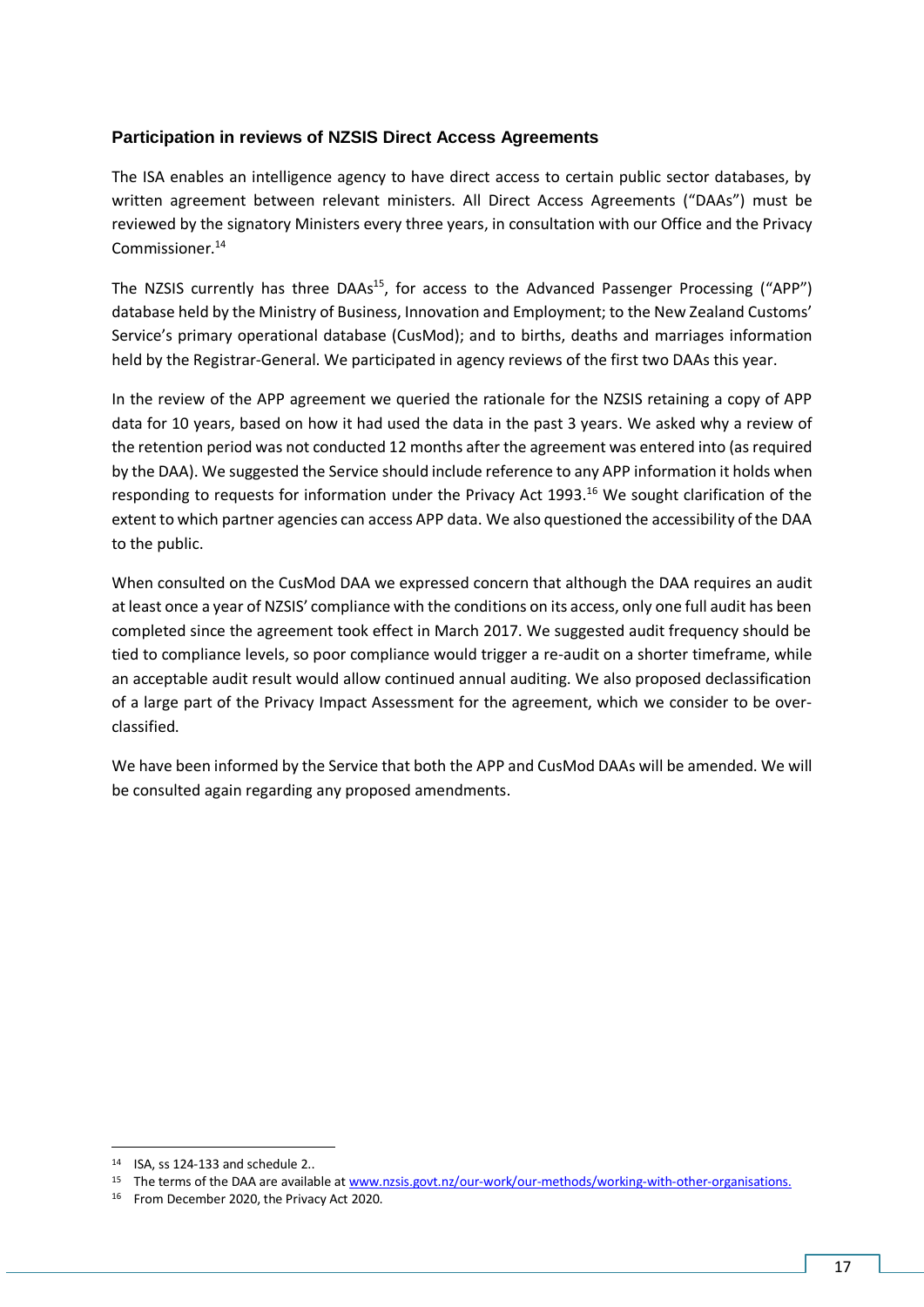### <span id="page-21-0"></span>**AGENCY IMPLEMENTATION OF RECENT IGIS RECOMMENDATIONS**

The Inspector-General can and usually does make recommendations as a result of inquiries and reviews. These are non-binding, but we seek to ensure they are practicable to implement and will add value. We seek and generally receive agreement from the relevant agency that they will be implemented. We report below the extent to which the agencies have implemented our more recent formal recommendations.

#### **Inquiry into possible New Zealand engagement with CIA detention and interrogation 2001-2009 ("***Senate Inquiry***" published 2019)**

The Inspector-General's *Report of the Inquiry into possible New Zealand intelligence and security agencies' engagement with the CIA detention and interrogation programme 2001-2009*, followed the 2014 publication by the US Senate Intelligence Committee's report on activities of the CIA.<sup>17</sup> Our report, published July 2019, found that NZSIS and GCSB had lines of connection to the CIA but were not complicit or otherwise involved in torture or ill-treatment of detainees. We examined whether the agencies' policies are adequate to safeguard against the risks of improper or unlawful behaviour when engaging cooperatively with partner countries. The report added significantly to the publicly available information about how the agencies cooperate with foreign partners and provide support to military operations. Our Report made eleven recommendations for the GCSB and NZSIS across seven key areas. We report below on the extent of their implementation.

The IGIS recommended<sup>18</sup> early reviews of the overarching guidance document, the *Foreign Cooperation* MPS, and of the NZSIS and GCSB's Joint Policy Statement on Human Rights Risk Management (JPS) which sits beneath it. We recommended the agencies address the deficiencies identified in our report within six months of its publication. Under the Act the MPS is due for review by DPMC after three years (September 2020). The review by the agencies of the JPS has not been commenced, as they consider the MPS review must be completed first. We do not agree that all aspects of the JPS revision need to await the new MPS. Separately, and in fulfilment of another recommendation, the agencies have delivered improved documents to better inform Ministerial authorisations for both information sharing with foreign countries and granting Approved Party status to selected partners.<sup>19</sup> We still await agency action regarding recommendations concerning their policy and practice to implement best practice advice eg, to monitor partner country human rights records, and to review historic files which may contain information obtained by the torture of detainees.<sup>20</sup>

One recommendation concerned record-keeping of government authorisations for GCSB and NZSIS support to military deployments, and another, the need for adequate GCSB and NZSIS training and support for staff supporting such operations.<sup>21</sup> The extent to which the agencies have implemented

<sup>17</sup> Hence the short title of our own Inquiry and report: *Senate Inquiry Report.*

<sup>18</sup> Recommendations A and C.

<sup>19</sup> Recommendations B and D.

<sup>20</sup> Recommendations G, H, I, K.

<sup>21</sup> Recommendations E and F respectively.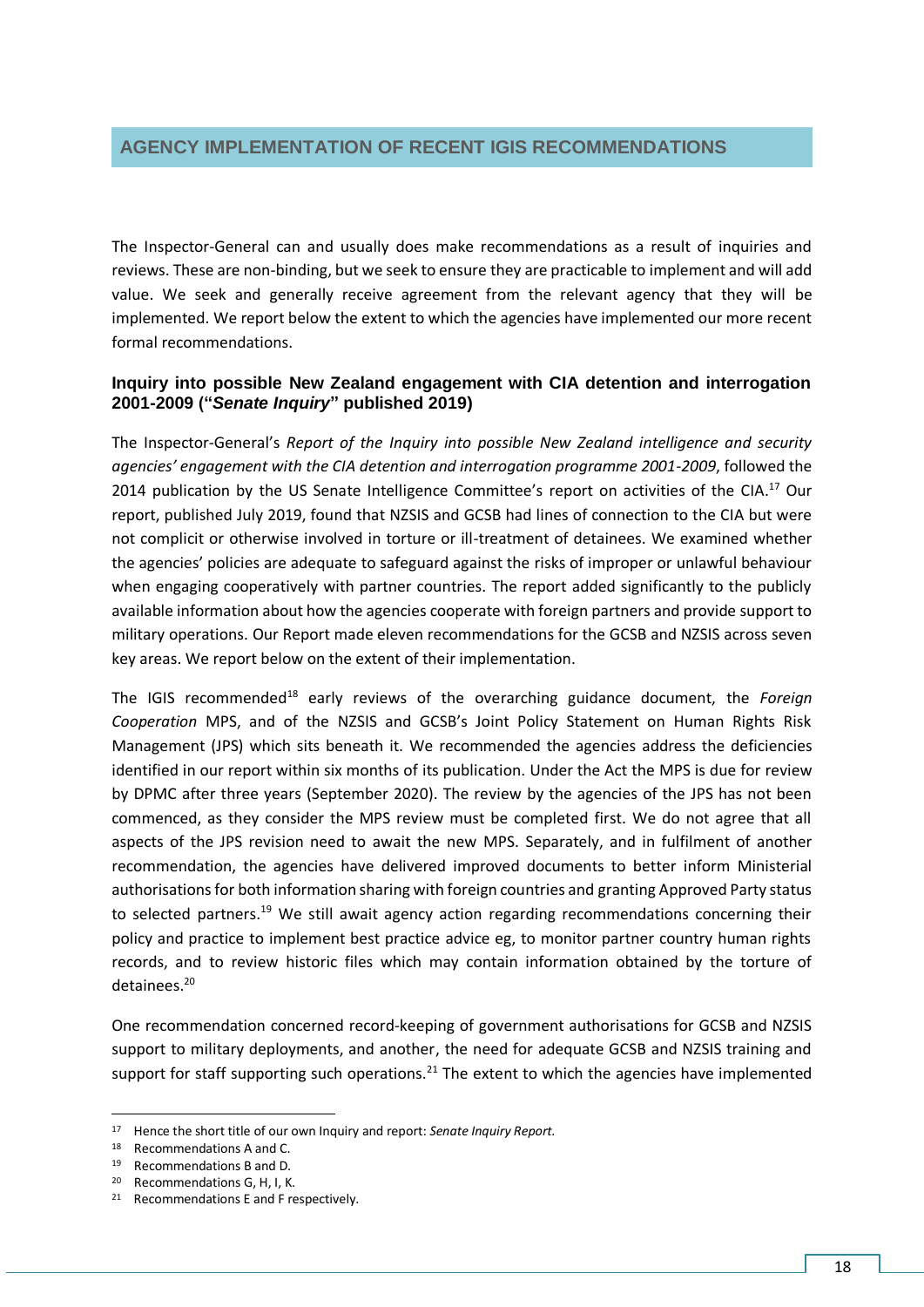these recommendations will be considered under the IGIS's baseline review in our Work Programme for 2020-2021 on "whether the NZSIS or GCSB currently provide any support to New Zealand military operations and, if so, the nature of that support".

Lastly, we recommended a whole of government approach to cooperation and information sharing when serious issues have been raised regarding a partner state or agency.<sup>22</sup> We maintain a watching brief on this area, revisited in our recently published report on our *Afghanistan Inquiry*.

### **Implementation of recommendations from the review of adverse and qualified security clearances**

Last year we reported on the completion of a review of a sample of adverse and qualified security clearance recommendations made by NZSIS over a specified period. We advised that six of the seven recommendations were directed at modifications of practice and the remaining one related to a notation being placed on a particular file to better ensure natural justice. NZSIS accepted all the recommendations except for one practice related recommendation. In respect of this recommendation we have been unable to reach an agreed position with the Service. We are not presently pursuing the issue further as we are hopeful that the improved application of natural justice principles will, in any particular vetting case, mitigate our remaining concerns. We are willing to revisit the issue if a future investigation or review reveals that our particular natural justice concern has not in fact been addressed.

### **Implementation of recommendations from the review of NZSIS requests made without warrants to financial service providers**

In November 2018 we released our public Report about the Service's practice of making requests to financial service providers (mainly banks) for the voluntary provision of customer information. Three recommendations arose from the review. In 2018, in response to our first recommendation, the Service improved its financial information register to ensure it kept a record of all requests made to financial service providers, including those made under s 121 ISA (the Act's recognition of the common law right of any person or agency to "ask" for information). More recently, further work has been done to ensure the register is complete. In response to our second recommendation, in 2019, the Service has developed the required framework to guide when the use of the following is more appropriate: a request under s 121 ISA, a business records direction, or a warrant. Our third recommendation concerned the retention of irrelevant information obtained through the voluntary request process. We advised that such information should be deleted, but the NZSIS said it needed a disposal authority to do so. In August 2020 we were advised that a disposal schedule (provided to Archives New Zealand in May 2019) has been approved by the Chief Archivist and can now be used. We are satisfied that these steps adequately implement the recommendations from this review. This is, however, an area that we will continue to monitor.

#### **NZSIS relationships at the border**

We reported on this review in last year's annual report. The NZSIS interacts with a range of government agencies at New Zealand's borders. Our review recommended creation of, or improvements to, the documentation and agreed arrangements that govern the main forms of NZSIS

<sup>22</sup> Recommendation J.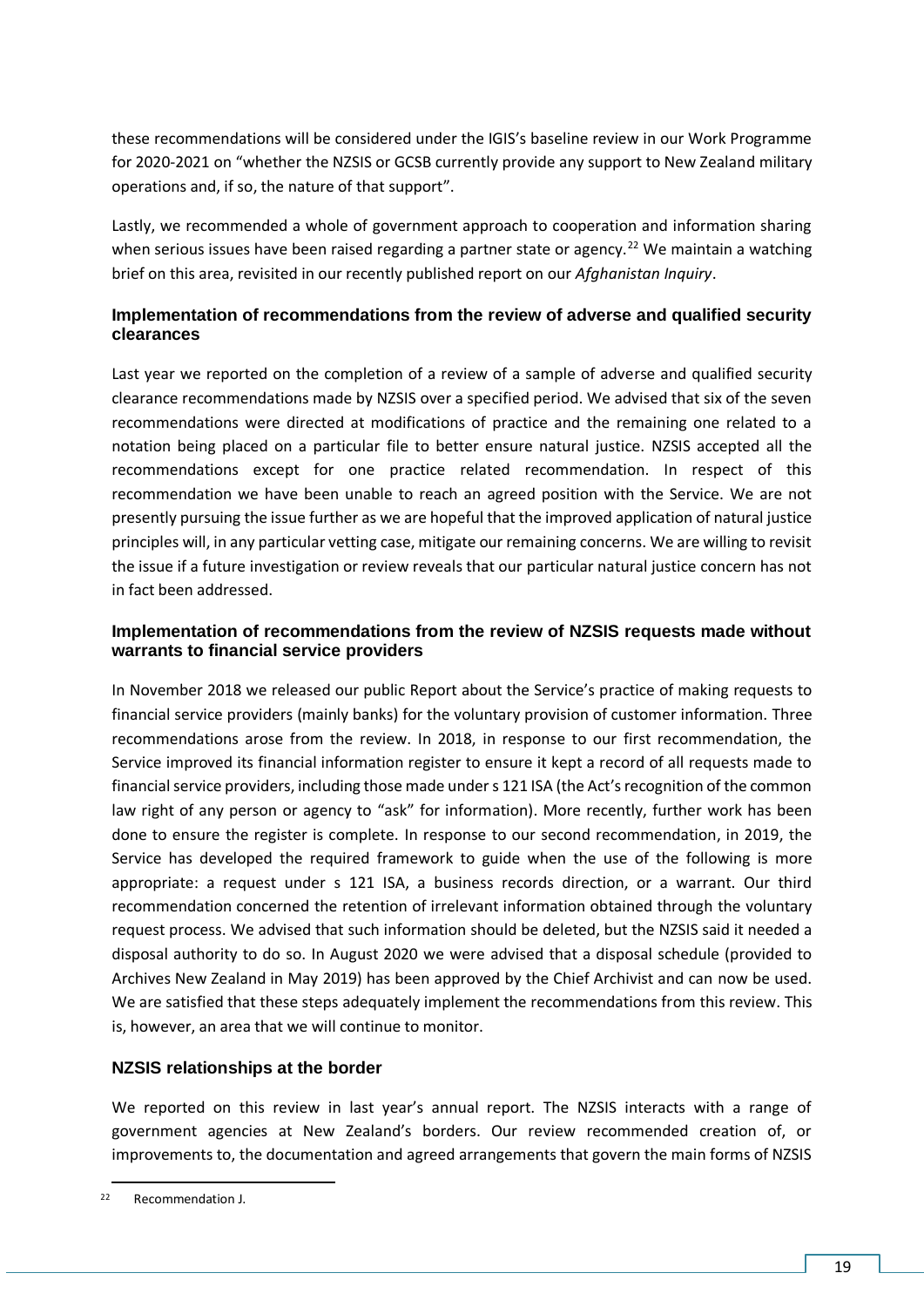engagement with these agencies. The Service expressed an intention to update relevant Memoranda of Understanding (MOU) and to enter an MOU with New Zealand Customs early in 2020. To date this work is yet to be completed. We note that some delay was due to the fact that the Service anticipated that the work would be informed by the findings of the *Royal Commission on Christchurch*.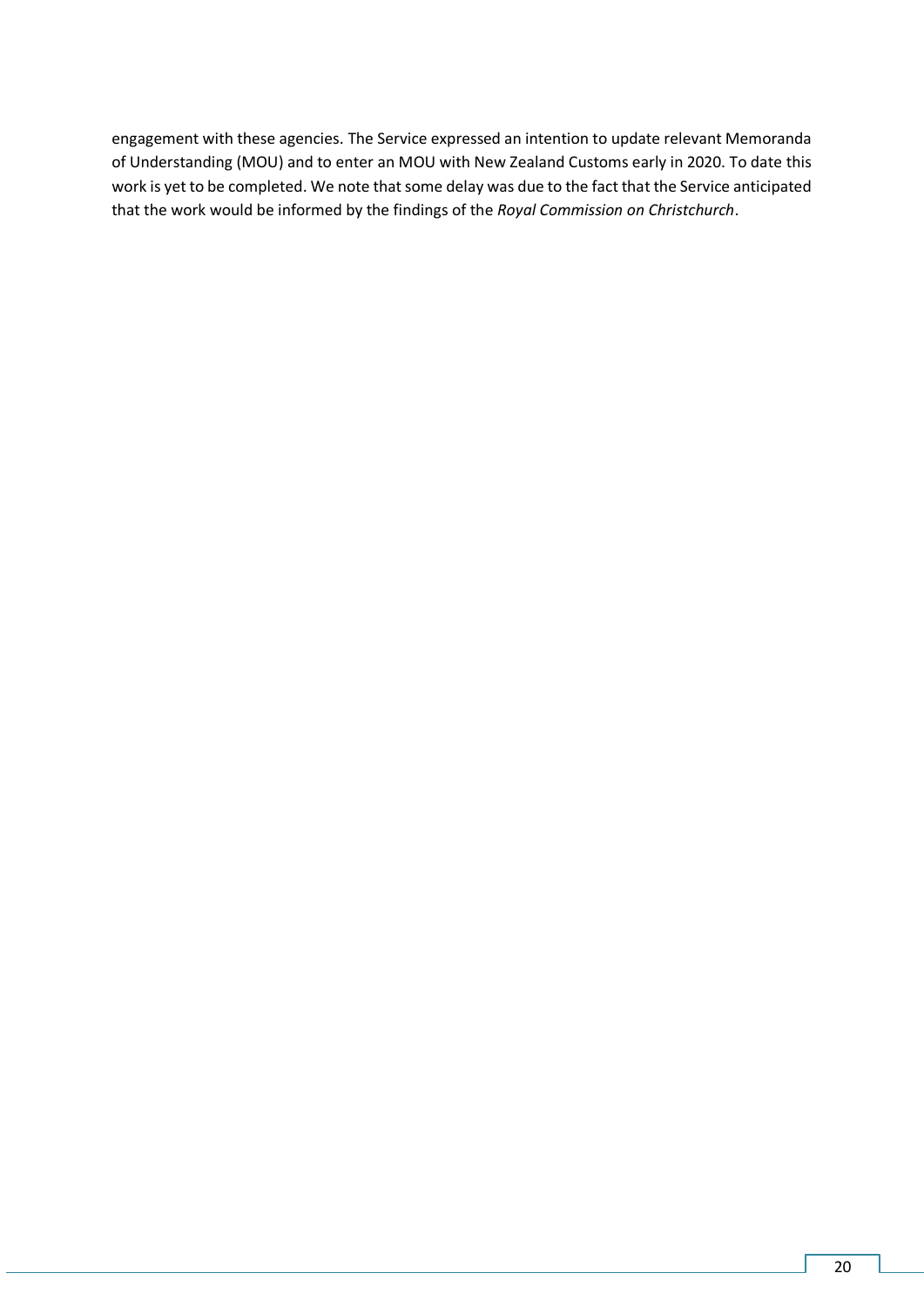### <span id="page-24-0"></span>**COMPLAINTS**

Any New Zealand person<sup>23</sup> and any employee or former employee of the GCSB or NZSIS may complain to the Inspector-General that they have or may have been adversely affected by an act, omission, practice, policy or procedure of the GCSB or NZSIS.<sup>24</sup> An inquiry into a complaint must be conducted in private and the complainant must be advised of the outcome in terms that will not prejudice the security, defence or international relations of New Zealand.<sup>25</sup> The scope for public reporting on complaint investigations is accordingly limited.

Not all complaints require a formal inquiry. As is typical, a substantial proportion of complaints received in the reporting year were from members of the public expressing concern, without evidential foundation, that one or both of the agencies had them under surveillance, or was using some kind of weapon against them.

Many approaches to our Office, expressed as complaints, are more accurately understood as requests for personal information under the Privacy Act 1993/2020 or for information under the Official Information Act 1982. These contacts are generally advised to redirect their request to the agency or agencies that might hold the information, with a right of complaint to the Privacy Commissioner, Ombudsman or IGIS if the response is unsatisfactory.

A common subject of complaints that require inquiries is the conduct of security clearance assessments ('vetting') by the NZSIS. This is a consequence of the large number of assessments conducted each year by the Service, the complexity of some assessments, and the gravity of the employment consequences for candidates receiving adverse assessments.

An inquiry into a vetting complaint received during the 2018-19 year was completed. The complaint was upheld. This inquiry questioned whether the vetting recommendation given by the Service was evidence or prejudice based. While we did not find the NZSIS' vetting recommendation to be prejudice based, we found the evidence relied upon by the Service to assess the security vetting application was insufficiently reliable (because of its age). The inquiry resulted in two recommendations, both of which were accepted by the NZSIS.

One complaint that was received during the reporting period involved a matter that was outside the jurisdiction for the IGIS to investigate.

Another substantive complaint alleged that the Service was historically engaged in unlawful and/or improper activity. We did not find there was any conduct of that type.

1

<sup>23</sup> As defined in ISA, s 4.

<sup>&</sup>lt;sup>24</sup> ISA, s 171. Employees and former employees generally have to exhaust any internal complaints procedures before the Inspector-General has jurisdiction.

<sup>25</sup> ISA, ss 176(1) and 185(5).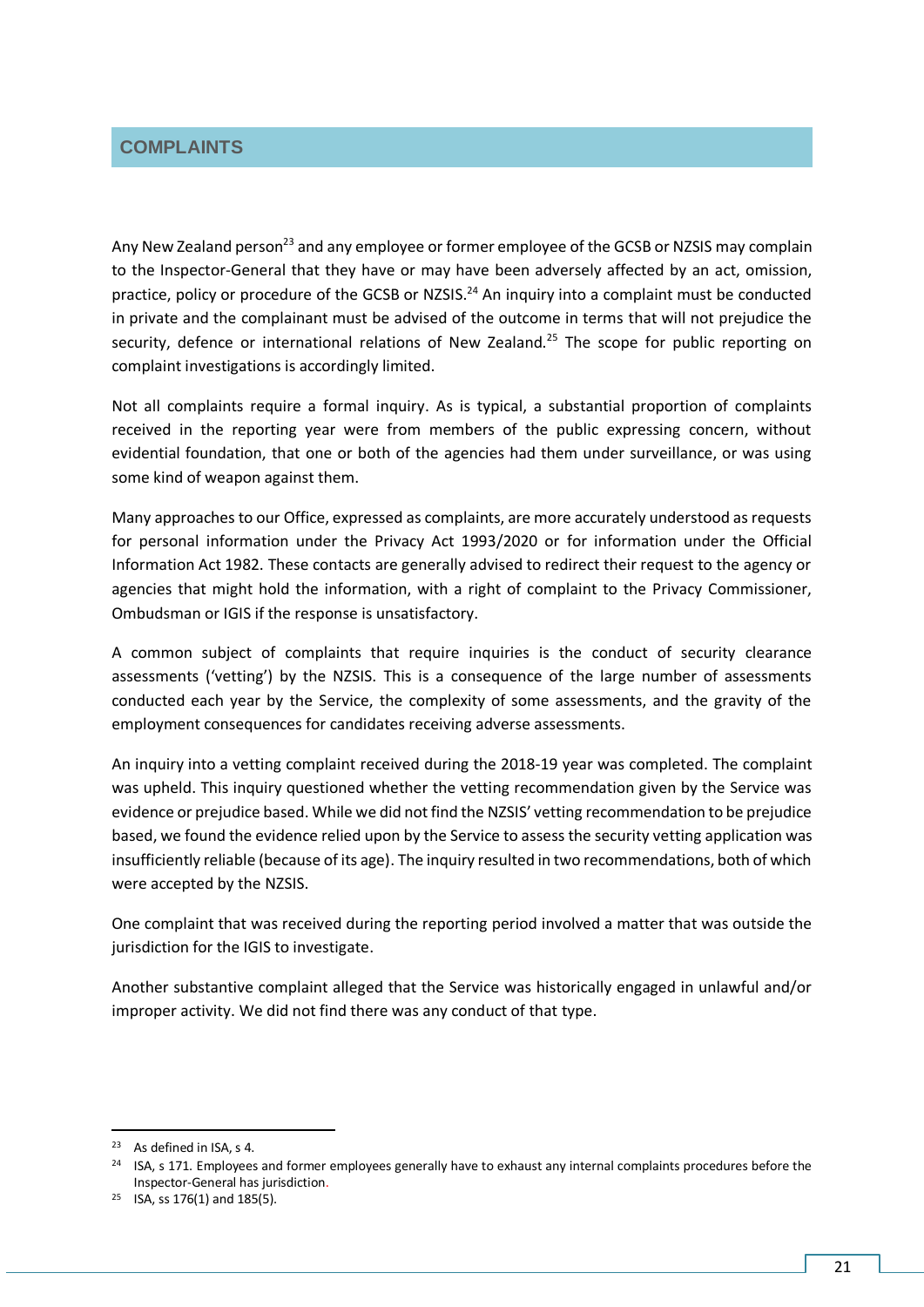We have also responded to judicial review proceedings in the High Court, where we were named as the second respondent. We considered that the basis for including the IGIS engaged a matter that was beyond the IGIS' jurisdiction. On our application, the IGIS was struck out from the proceedings.

| <b>Complaints received 2019-20</b>                   |                     |                      |  |
|------------------------------------------------------|---------------------|----------------------|--|
| <b>From</b>                                          | <b>Against GCSB</b> | <b>Against NZSIS</b> |  |
| Members of the public                                |                     |                      |  |
| Intelligence agency employees<br>or former employees |                     |                      |  |
| Total                                                |                     |                      |  |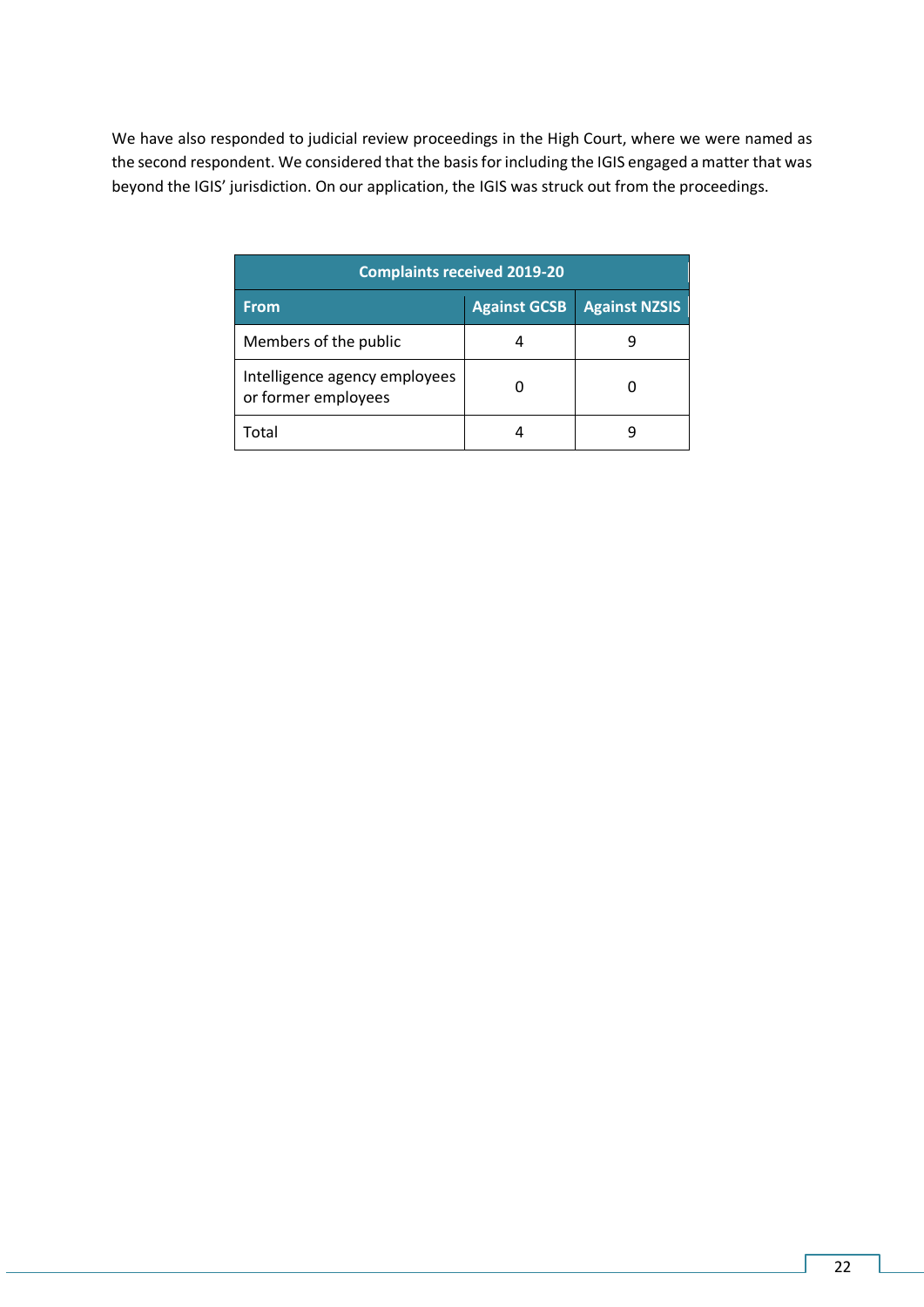<span id="page-26-0"></span>In this reporting year, the Office reviewed 90 warrants, including applications for amendments to or revocations of warrants. This was a significant increase on the number of substantive Type 1 and 2 warrants issued and reviewed the previous year (58).<sup>26</sup>

| Warrants, amendments and revocations reviewed 2019-20 |        |        |                 |                |                   |                 |              |
|-------------------------------------------------------|--------|--------|-----------------|----------------|-------------------|-----------------|--------------|
|                                                       | Type 1 | Type 2 | <b>Practice</b> | <b>Removal</b> | <b>Revocation</b> | Amend-<br>ments | <b>Total</b> |
| <b>NZSIS</b>                                          | 22     | 4      | 3               | 0              | 6                 | 0               | 35           |
| <b>GCSB</b>                                           | 21     | 25     | 0               | N/A            | 2                 |                 | 53           |
| <b>Total</b>                                          | 43     | 29     | 3               | 0              | 8                 |                 | 90           |

Warrants are issued to enable the agencies to carry out activities that would otherwise be unlawful, including surveillance, search, seizure and interception. A Type 1 warrant is issued for any otherwise unlawful activity that is to be undertaken for the purpose of collecting information about, or doing any other thing in relation to a New Zealander or a class of persons that includes a New Zealander.<sup>27</sup> A Type 2 warrant is issued when a Type 1 is not required. Practice warrants are issued for testing or training purposes. A removal warrant is issued to cover the removal of any device or equipment (eg a listening device) that has been installed in premises under a warrant. Both Type 1 and Type 2 warrants can be amended or revoked at any time.<sup>28</sup>

In reviewing the warrants, we have identified and focussed on a number of themes. The key themes across both NZSIS and GCSB are the case put up by the agency for the proportionality of the proposed activity, the threshold for targeting an individual or class of individuals and, significantly, the management and retention of material obtained pursuant to warrant. There are also issues and themes specific to each agency. In relation to the Service, we have focussed on the identification of the risk of breaching privilege and the processes in place to ensure the protection of privileged material. We have also reached agreement with the Service that, as a matter of best practice, the conditions included in the warrant application should be reflected in the warrant document itself. For the Bureau, one of the themes we have continued to focus on is the scope and clarity of the target class.

1

<sup>&</sup>lt;sup>26</sup> Noting, however, that our comparative methodology has changed. This year we have counted the 7 amendments and 8 revocations whereas these were not included last year (albeit re-issued warrants were).

<sup>&</sup>lt;sup>27</sup> A New Zealander is a New Zealand citizen or permanent resident. ISA,s 53.

<sup>28</sup> ISA, s 84.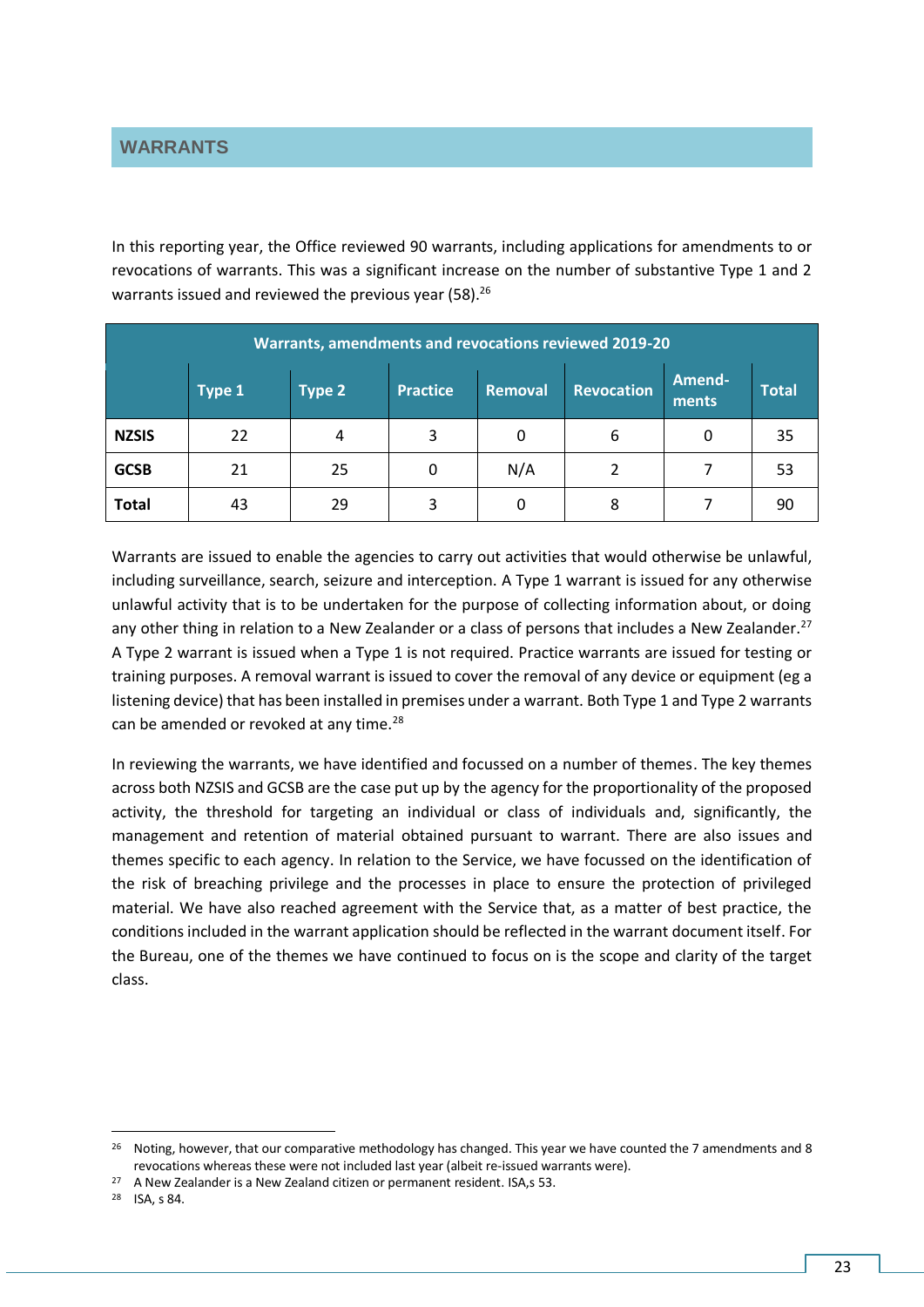#### **Irregular warrants**

Under s 163 ISA the Inspector-General may conclude that a warrant, or activity carried out under a warrant, is "irregular".<sup>29</sup> The IGIS then has discretion as to whether to report the irregularity to the Minister and (in the case of a Type 1 warrant) the Chief Commissioner of Intelligence Warrants. A finding of irregularity does not invalidate the warrant or make the activity unlawful, $30$  but the Inspector-General may recommend that all or any specified information obtained is destroyed.<sup>31</sup>

Our Office has previously expressed the view that a warrant will be irregular where there is a significant departure from standards of legality and/or propriety.

The first GCSB warrant our Office found irregular was a Type 2 warrant relating to an activity the Bureau undertakes with assistance from a foreign partner. In former Inspector-General Gwyn's view, the warrant application lacked a candid and accurate description of the capability being authorised, and an inaccurate description of the level of control, supervision and oversight the Bureau would have over the partner's assistance. It was also unclear the extent to which my Office could (or could not) exercise oversight over the relevant activities.

In conducting our review of the warrant, we also found there was a period of nearly 3 months in which the Bureau had not issued a s 51 request to the partner for assistance. In our view there was a strong likelihood the activity was unlawful for that time (although any unlawfulness would have been at the less serious end of the criminal spectrum). The Bureau has accepted it was too slow to put in place the s 51 request for assistance. While a serious matter, we decided this was not irregular for a number of reasons, including the fact of my Office's initial finding of irregularity in relation to the authorising warrant.

Both aspects of the respective IGIS' findings have directly resulted in significant improvements in the relevant Bureau policy and practice.

I also found irregular a Type 1 warrant the Bureau sought to renew against a small number of named New Zealanders without, in my view, sufficient explanation of the case for continued activities against them. The application also sought authorisation for continuation of a particular type of information gathering despite draft internal advice that it was unnecessary, and described the warrant as a short term extension of the preceding warrant despite it being sought for a longer term. The application was made under time pressure around the period of the Covid-19 lockdown but even making some allowance for that I found it fell short of the required legal standards.

I found one NZSIS Type 1 warrant irregular in respect of some of the New Zealanders named as its targets, for want of adequate demonstration in the application that the proposed activity against them (which was very limited) was necessary to contribute to the protection of national security. The warrant was sought retrospectively, when the Service became aware as a result of legal advice that certain actions it had already taken required authorisation. The circumstances were unusual and I was satisfied that this was the main source of the problem.

1

<sup>&</sup>lt;sup>29</sup> Irregularity is undefined but the approach of the Inspector-General is to identify a warrant or activity as irregular if it involves a significant departure from the requirements of the ISA or from well-recognised legal principles.

<sup>30</sup> ISA, s 163.

<sup>31</sup> ISA, s 163(3).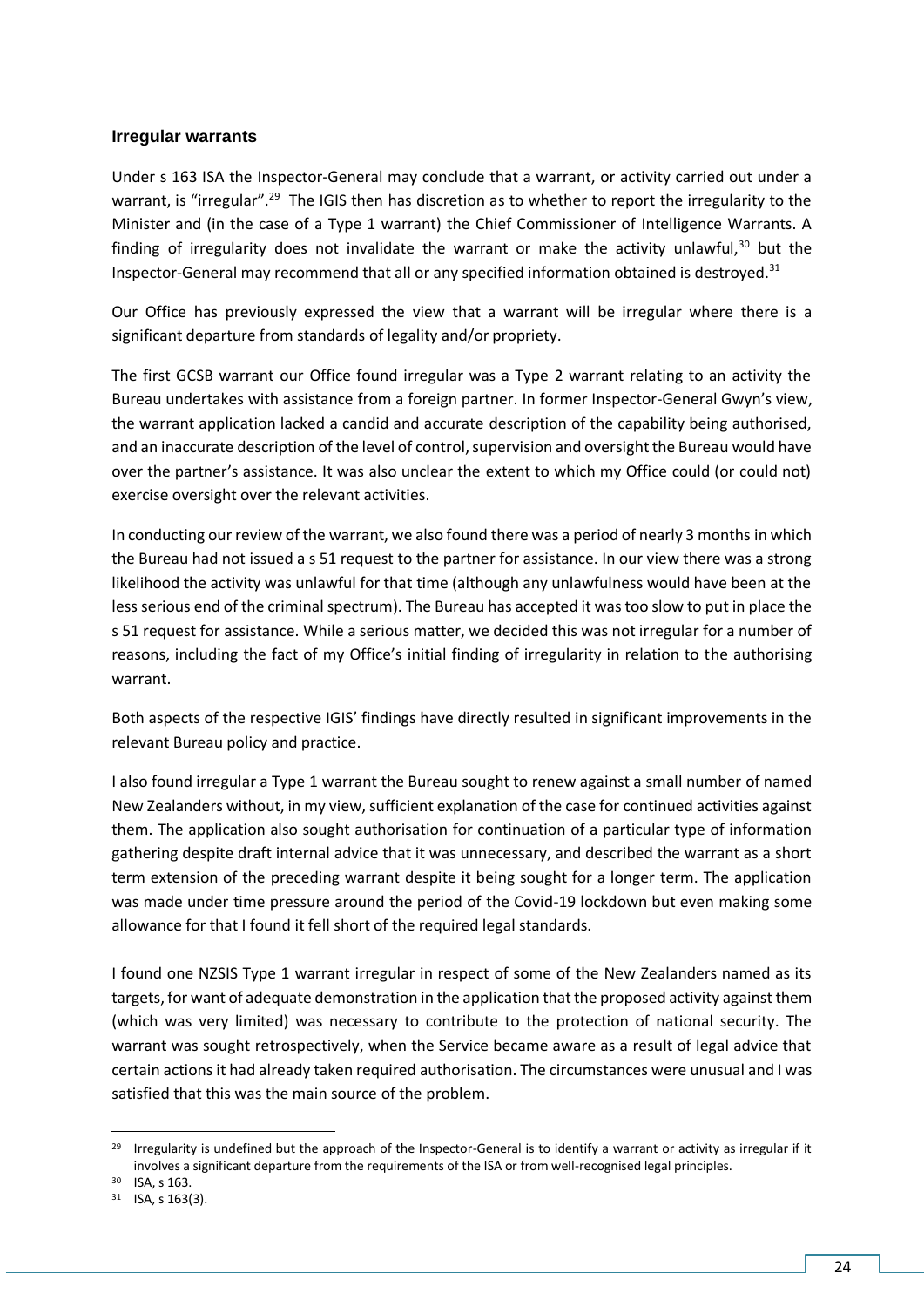# <span id="page-28-0"></span>**CERTIFICATION OF COMPLIANCE SYSTEMS**

### **Our approach**

The Inspector-General must certify in each annual report "the extent to which each agency's compliance systems are sound".<sup>32</sup> This is not a certification that every action of the agencies has been lawful and proper. It is an assessment of the agencies' approaches to minimising the risk of illegality and impropriety.

As signalled in the 2018-19 annual report, this year we have changed how we make this assessment. Formerly we stated an overall conclusion on whether each agency had sound compliance procedures and systems in place. That had the virtue of simplicity, but the disadvantage of requiring a blunt choice to be made. The law does not require such a choice. As the agencies' compliance systems develop, it becomes increasingly important to pay attention to details. An effective compliance system has several dimensions. In any given year an agency might be stronger in some respects and weaker in others. For this reason we have developed a template for our assessment that specifies the matters we consider. We rate each agency on five main headings, rather than stating a single assessment.

The headings, guiding questions and relevant factors in our assessment are:

### Operational policy and procedure

Does the agency have a robust and readily accessible suite of policies and procedures providing guidance for staff on the proper conduct of its operations?

Maintaining this generally requires:

- clear and coherent documentation
- well organised and effective dissemination of policies and procedures
- specialist policy staff
- a programme of policy review
- timely remediation of any deficiencies in policy or procedure.

#### Internal compliance programmes

Does the agency have an effective internal approach to the promotion of compliance?

This will generally require:

- a compliance strategy informed by best practice and endorsed by senior leadership
- specialist compliance staff
- a rigorous programme of compliance audits, covering significant functions and risks
- timely remediation of any shortcomings found by audits

<sup>32</sup> ISA, s 222(2)(c).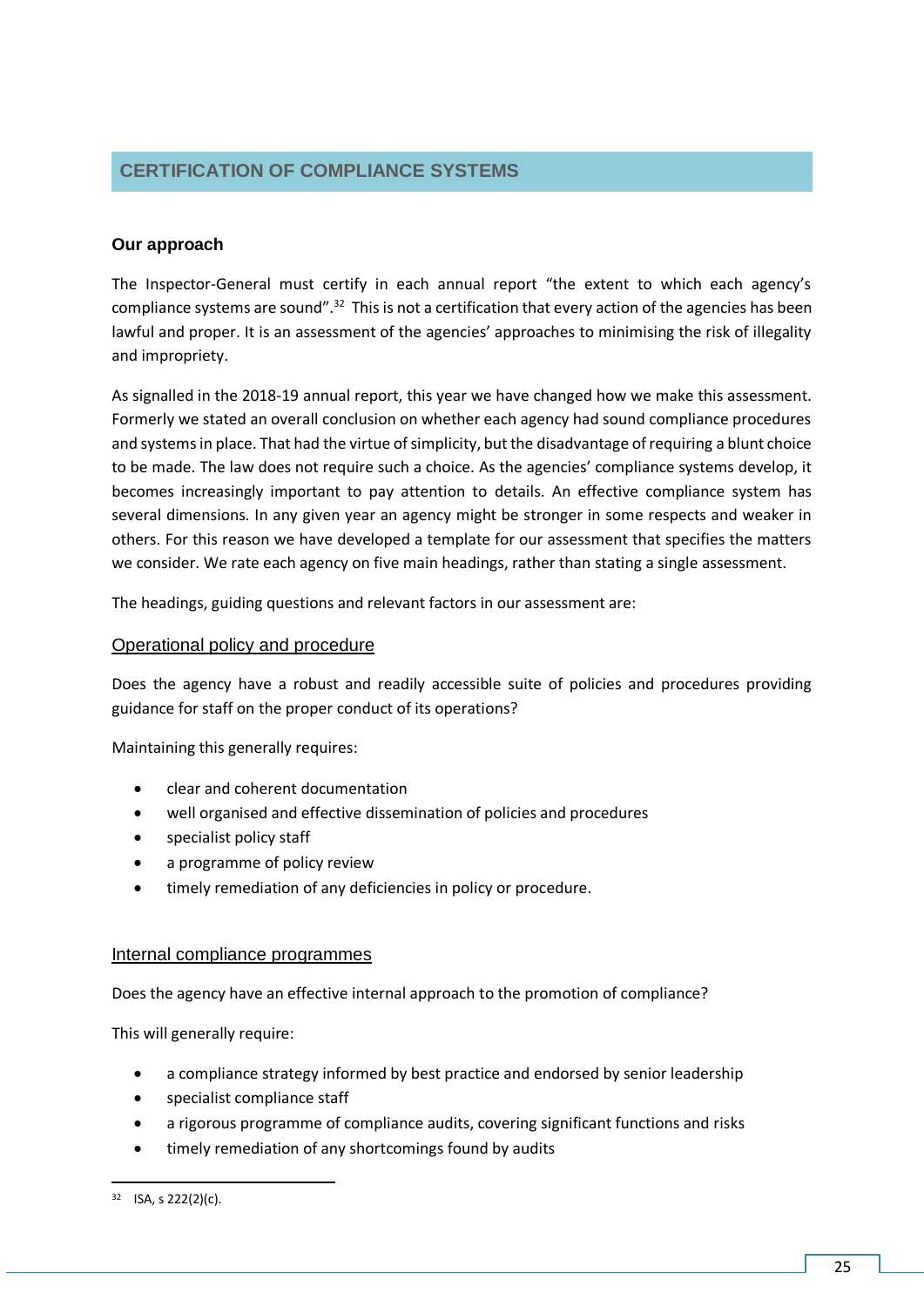- regular reporting to senior leadership and IGIS on compliance issues, statistics, trends and corrections
- proactive measures to maintain or improve compliance.

### Self-reporting and investigation of compliance incidents

Does the agency encourage self-reporting of compliance issues?

An effective approach to self-reporting will generally involve:

- promotion of compliance self-checking as part of normal operating procedure
- established policies and procedures for responding to compliance issues
- a supportive (rather than punitive) response to self-reporting of compliance issues and errors
- timely, thorough investigation and remediation of self-reported issues and errors
- timely reporting of compliance incidents to the IGIS.

### **Training**

Does the agency train staff effectively in their compliance obligations?

This will generally require:

- a training strategy including comprehensive induction and refresher training programmes
- a systematic approach to assessing the effectiveness of training and identifying new or revised training needs
- a dedicated training capability, typically requiring specialist staff and facilities.

#### Responsiveness to oversight

Does the agency respond appropriately to the Inspector-General's oversight?

This will generally require:

- open, constructive and timely engagement with the Office of the IGIS
- timely articulation of an agency position on any compliance related legal issues arising
- commitment of resources to deal with the requirements of IGIS inquiries and reviews
- timely and effective implementation of accepted IGIS recommendations.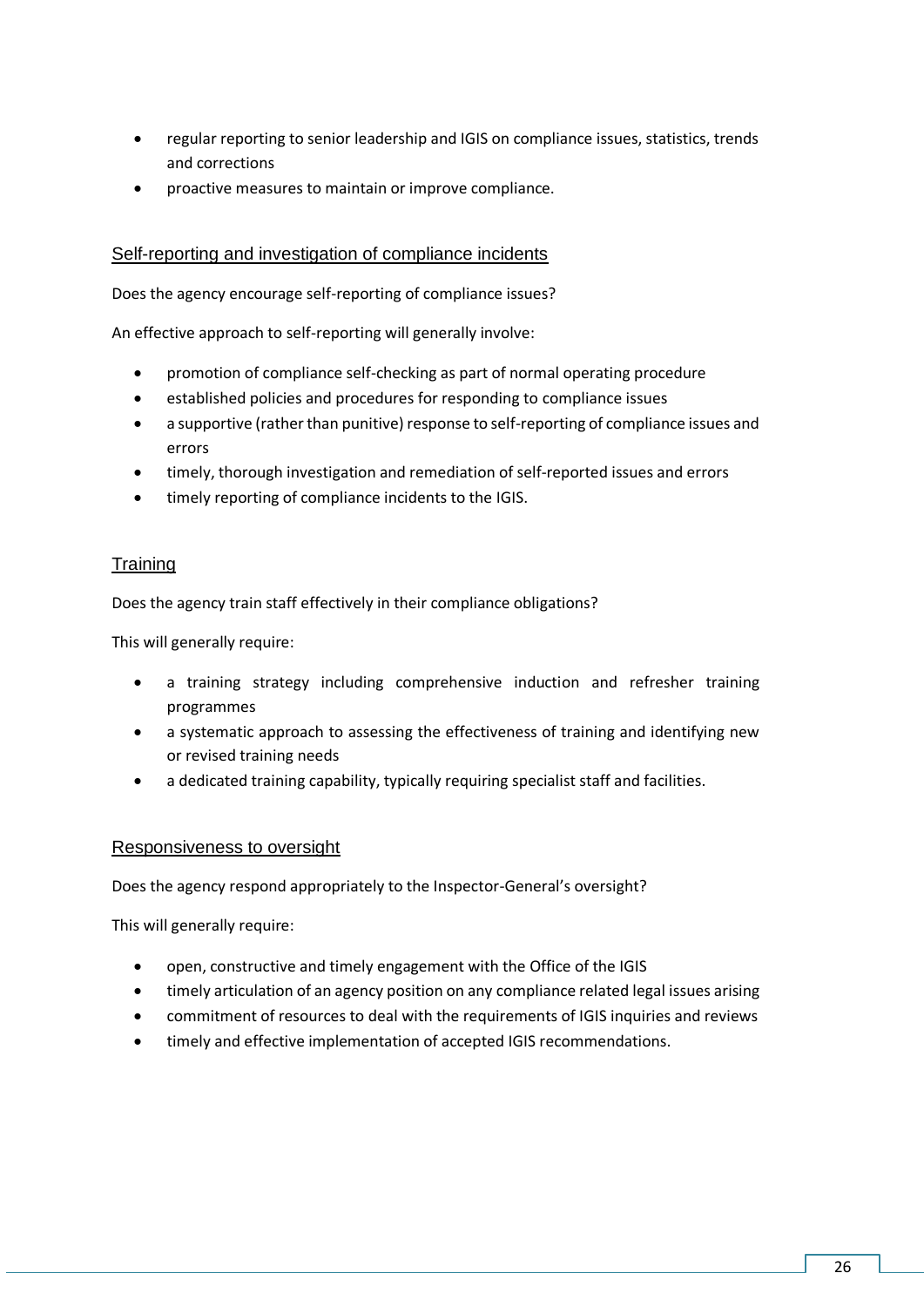For each heading we assign a rating from a simple four-level scale:

| <b>Strong</b>   | Systems are mature, well-maintained and effective. Any issues or<br>shortcomings are minor, recognised by the agency and<br>remediation is imminent or under way.                                                                        |
|-----------------|------------------------------------------------------------------------------------------------------------------------------------------------------------------------------------------------------------------------------------------|
| Well-developed  | Systems are predominantly well-developed, well-maintained and<br>effective, but some change is needed to make them fully sound.<br>Necessary improvements are in development and/or require<br>further time and resourcing to implement. |
| Under-developed | Systems require significant change to function effectively.<br>Necessary improvements require substantial planning and<br>resourcing and may require medium to long term programmes of<br>change.                                        |
| Inadequate      | Systems are critically deficient or about to become so.                                                                                                                                                                                  |

### **Assessment for 2019-20**

Our assessment of the compliance systems of both agencies for 2019-20 follow, applying the framework above. For each heading we give the rating for each agency, then a summary of the information underlying our assessment.

### Operational policy and procedure

| <b>GCSB</b>  | Well-developed |
|--------------|----------------|
| <b>NZSIS</b> | Well-developed |

#### Clear and coherent documentation?

Both agencies have substantial and wide-ranging suites of policies and procedures covering their operations. In general these are competently drafted and coherent. The Service rationalised a number of operational policies and procedures in the year under review to reduce their number and make them more concise. The Bureau, having revoked a number of outdated policies in 2018-19, further assessed its operational policies early in 2019-20 and identified a substantial number as requiring detailed review or substantial amendment.

### Well organised and effective dissemination of policies and procedures?

Both agencies' policies and procedures are accessible through their intranets and document management systems, by index or search. Neither however has a system that dependably provides access to policies that are relevant and current. Planning for improvement of the Service's intranet portal for policy was began in 2019-20 and was still in progress at year end. The Bureau's systems continue to hold a number of policies whose currency is unclear as they have passed their review dates, in some cases by several years.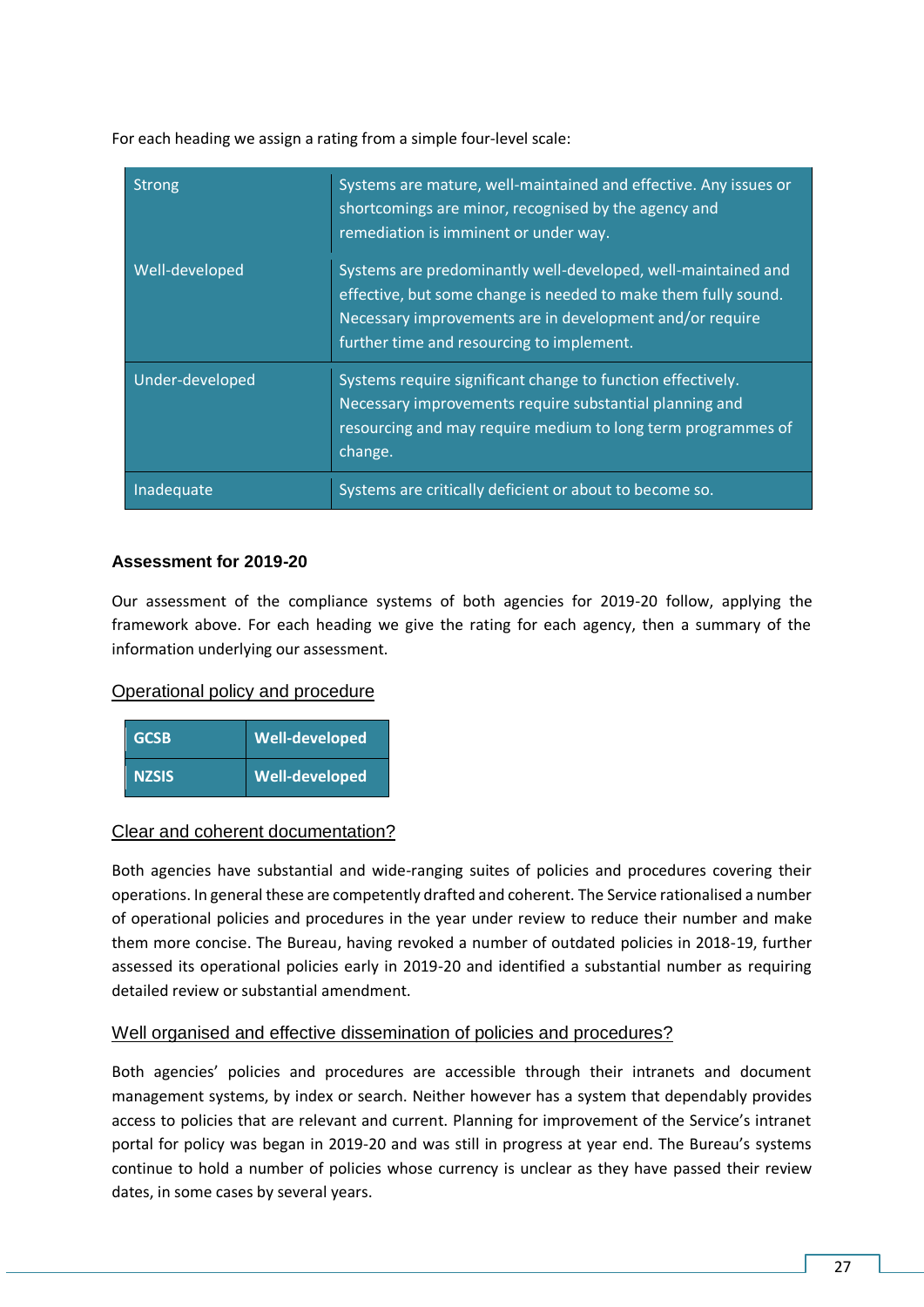### Specialist policy staff?

Both agencies had the equivalent of one full-time dedicated policy advisor/policy review staff available over the reporting period. This was the normal complement for the Service and half the normal complement for the Bureau. Both agencies, but particularly the Bureau, also have subject matter experts who contribute substantially to operational policy.

### A programme of policy review?

The Service commissioned a review of its operational policies in 2018-19 and in the year under review undertook some of the recommended changes. The Bureau established an internal leadership group in early 2019-20 to review operational policy and began identifying and prioritising necessary updates.

### Timely remediation of any deficiencies in policy or procedure?

While both agencies have in the past year taken steps to try to provide more leadership and direction to policy development, both rely on a very few specialist policy staff to drive policy work. Progress is modest with such limited resources. In the Bureau it was further limited in 2019-20 by under-staffing of policy roles.

### *Internal compliance programmes*

| <b>GCSB</b>  | Under-developed       |
|--------------|-----------------------|
| <b>NZSIS</b> | <b>Well-developed</b> |

### A compliance strategy informed by best practice and endorsed by senior leadership?

Both agencies bring consistent principles to the promotion of compliance, including maintenance of operational policies and procedures; a commitment to training; promotion of self-reporting; and maintenance of capacity for compliance investigations, audits and advice. Both also have relevant policies in place, eg on risk management. To that extent both have the elements of a strategic approach to compliance. Neither has a compliance strategy that is documented as such and endorsed by its senior leadership, but both propose to develop one.

#### Specialist compliance staff?

Both agencies have small specialist compliance teams, made up of experienced and capable staff. They provide advice on operational policy questions; create, revise and advise on operational policy; carry out audits; and investigate and report on self-reported compliance incidents. NZSIS compliance staffing is modest for the size of the organisation, with limited audit capacity until recently. The GCSB compliance team was seriously under-staffed for most of the year under review.

### A rigorous programme of compliance audits, covering significant functions and risks?

NZSIS had a very modest plan for six audits/reviews in 2019-20. A late start, limited audit resources and diversion of compliance staff to Covid-19 related work in the last quarter of the year meant only one item was completed by year end.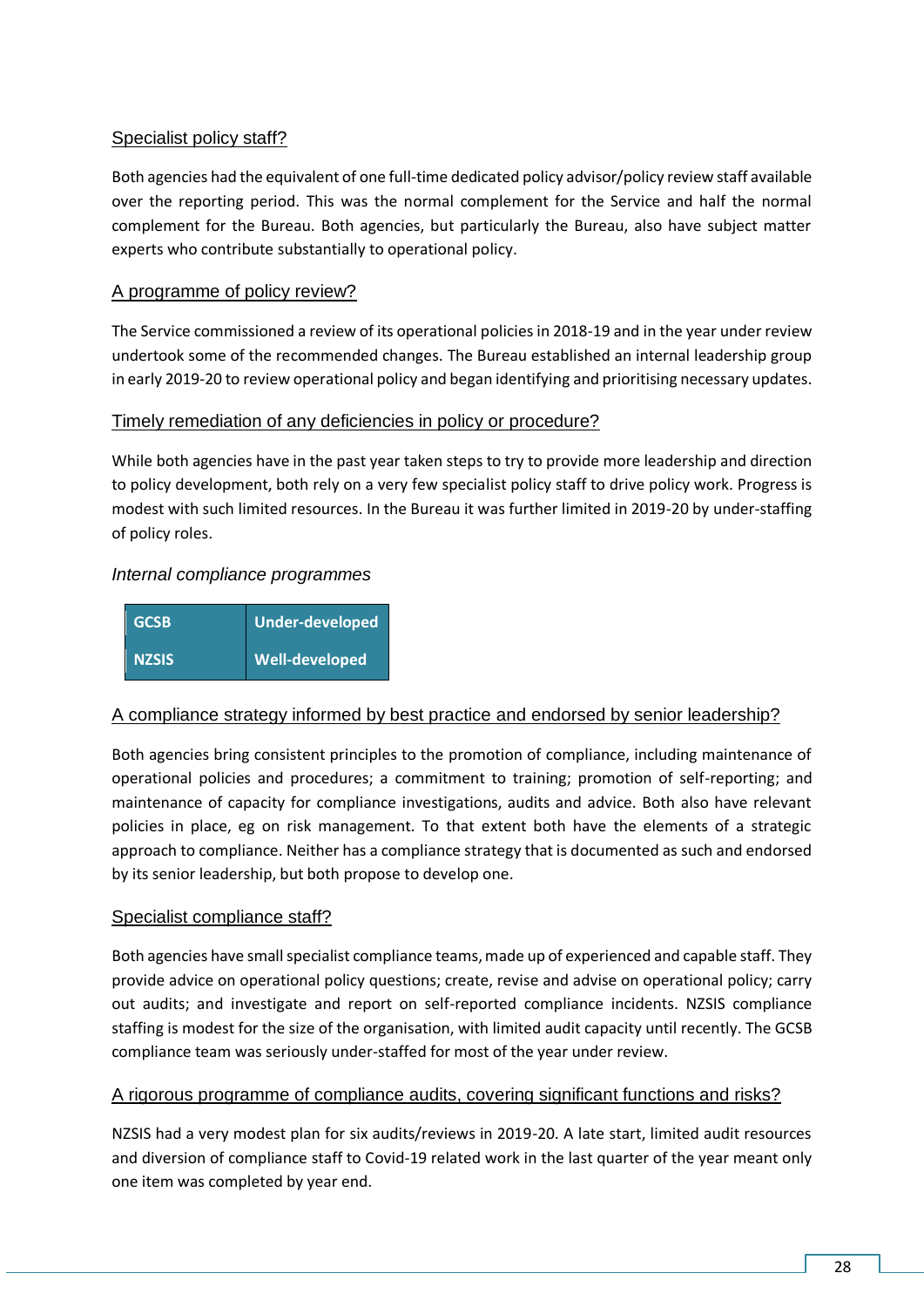The Bureau carries out regular routine audits of queries (searches) of signals intelligence databases and prepares an audit plan each year designed to provide, over time, a systematic review of all its operations and activities. It prepared a sound audit plan for 2019-20 but did not implement it. By year end it had completed three audits carried over from 2018-19 and one spot audit. It did not prepare an audit plan for the year to July 2020 but proposed 11 audits for calendar 2020, none of which were completed by July. Some disruption to audit work was caused by Covid-19 but the primary issue was under-staffing of the compliance team, causing audit staff, once appointed, to be diverted to other work.

Both agencies' under-delivery on audit plans repeated a pattern established in the preceding two years.

### Timely remediation of any shortcomings found by audits?

Neither agency has completed enough of its planned audits to ground a firm assessment of whether their action on audit recommendations is generally timely. Audit recommendations are seldom made with clear timeframes for execution; nor does either agency systematically track implementation of audit recommendations.

Few of the audits completed by NZSIS have resulted in recommendations requiring significant work. Where changes to policies, procedures or systems have been recommended they seem largely to have been actioned. In 2019-20 there was little relevant work to be done in this area given there was little audit work completed during the year, or the year before.

GCSB's implementation of audit recommendations is difficult to assess. Some have certainly been actioned; some have not, or are in train. Although past attempts within the Bureau to track action on audit recommendations have faltered, a new effort to do so is under way.

### Regular reporting to senior leadership and IGIS on compliance issues, statistics, trends and corrections?

Both agencies' compliance staff report to senior leadership and seek to identify any systemic issues underlying compliance incidents. Both have limited capability to provide analytical reporting on statistics and trends, but are establishing record keeping systems to facilitate this.

NZSIS compliance team maintained its normal level of reporting to senior leadership in 2019-20, except for an interruption due to the Covid-19 lockdown.

GCSB senior managers engaged individually with the compliance manager on relevant issues in 2019- 20 but the senior leadership team received very little formal reporting. This was mainly due to very limited resourcing of compliance for much of the year, but also to a recognised lack of capacity to provide meaningful statistical analysis of compliance incidents and trends. Such analysis would be of particular value for the Bureau, as it operates a broad range of collection and analytical systems giving rise to diverse and complex compliance issues.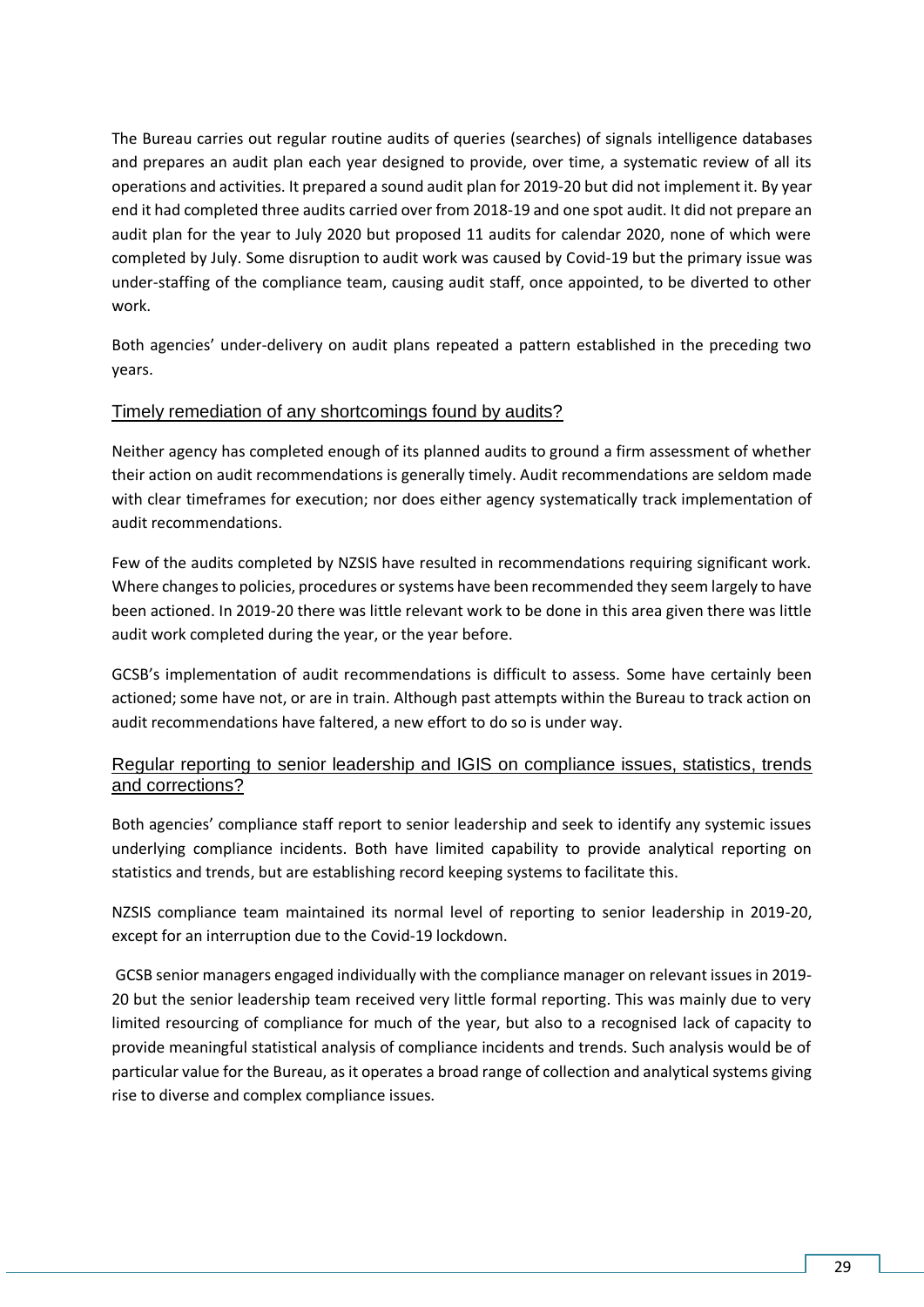### Proactive measures to maintain or improve compliance?

In 2019-20 the Service completed its analysis of results from a 2019 survey of staff awareness of compliance obligations under the ISA. It identified one area in which improvements are required. GCSB emphasises the provision of advice from compliance staff, particularly on operational planning and the preparation of operational guidance documents, as its main proactive effort to promote compliance.

# Self-reporting and investigation of compliance incidents

| <b>GCSB</b>  | Well-developed |
|--------------|----------------|
| <b>NZSIS</b> | Well-developed |

### Promotion of compliance self-checking as part of normal operating procedure?

The levels of self-reporting in each agency and the nature of the incidents reported (which in both agencies includes possible, not just self-evident breaches) indicate well-established cultures of willing self-reporting.

### Established policies and procedures for responding to compliance issues?

The Service has relevant policy that is up to date. Policy is high-level, so in practice the assessment and investigation of compliance incidents is significantly at the discretion of the compliance manager and dependent on their skills and experience.

The Bureau's documentation of compliance policies and procedures is significantly out of date. There are well established practices for responding to compliance issues, but these are heavily reliant on the institutional knowledge and skills of relevant staff.

### A supportive (rather than punitive) response to self-reporting of compliance issues and errors?

Both agencies, encourage self-reporting of compliance issues. Reporting and investigation records indicate that breaches and suspected breaches of compliance obligations are willingly reported. Analysis and investigation of reported incidents is focused on identifying any systemic issues, not on assigning individual blame.

### Timely, thorough investigation and remediation of self-reported issues and errors?

In both agencies straightforward compliance incidents are usually analysed promptly. More complex incidents are investigated thoroughly, with an effective focus on identifying systematic issues and remedies. Service investigations typically take several months given the modest resources for undertaking them. Bureau investigations vary widely in duration and complex incidents may take several months to resolve. In the year under review Bureau compliance investigations were particularly subject to delay, given the short staffing of the compliance team.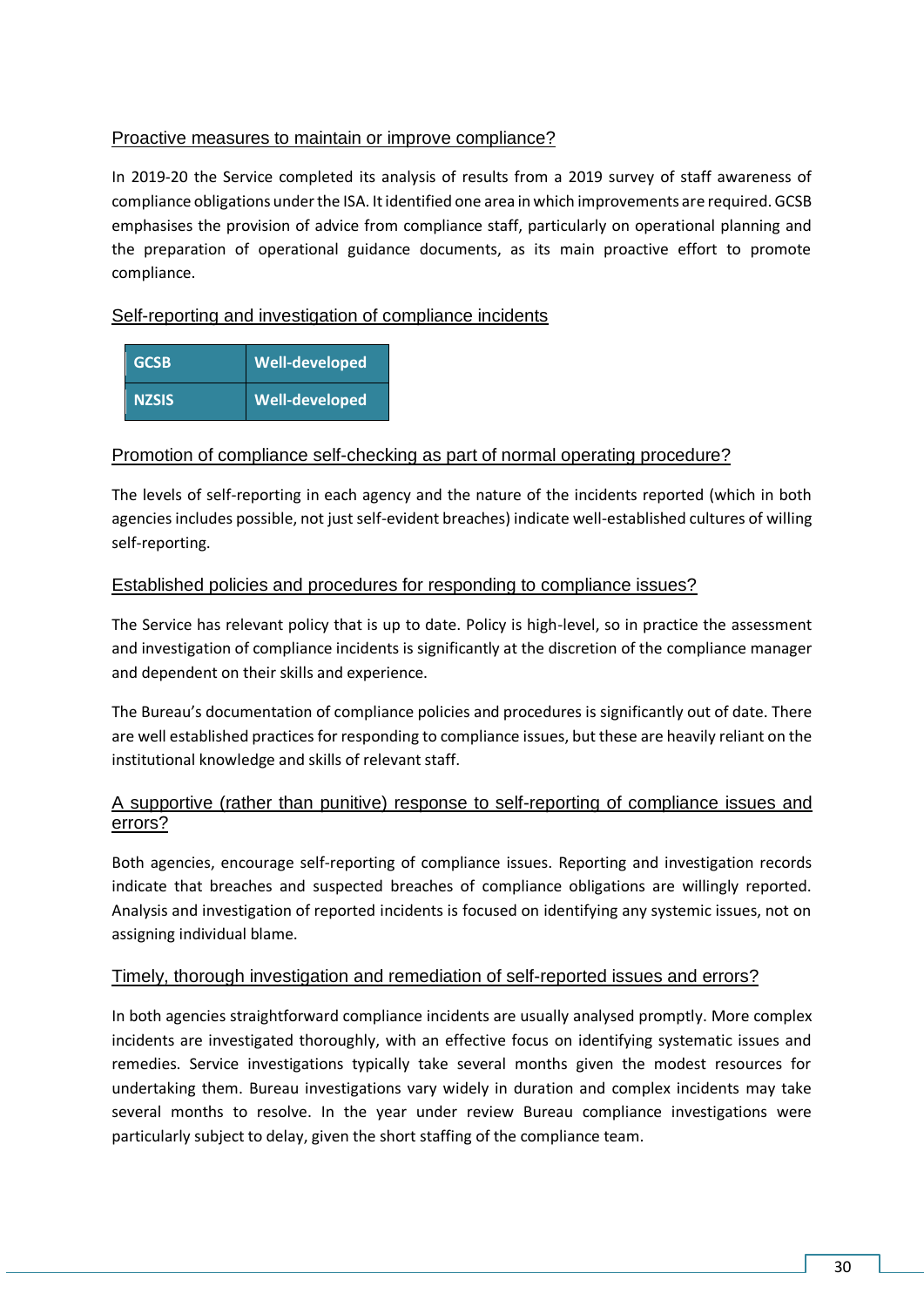# Timely reporting of compliance incidents to the IGIS?

Both agencies routinely report compliance incidents to the IGIS without undue delay.

### *Training*

| <b>GCSB</b>  | <b>Well-developed</b> |
|--------------|-----------------------|
| <b>NZSIS</b> | Well-developed        |

### A training strategy including comprehensive induction and refresher training programmes?

Both agencies run induction and refresher training. In the year under review they developed and adopted a joint learning and development strategy, whose implementation is to include bi-annual training needs analyses. The Service developed and adopted an operational training strategy in 2019- 20. The Bureau has mandatory training courses for compliance with the ISA and in 2019-20 began reviewing and developing some key elements of its programme. GCSB does not yet have an operational training strategy as such.

### A systematic approach to assessing the effectiveness of training and identifying new or revised training needs?

The training needs analyses proposed under the agencies' joint Learning and Development strategy should achieve this but are yet to occur. In 2019-20, the Service's work on its operational training strategy began identifying gaps in training and a need to diversify how training is delivered. The Bureau continued to establish, review and update training programmes case by case.

### A dedicated training capability, typically requiring specialist staff and facilities?

Both agencies have specialist staff developing and delivering training. Training facilities are not extensive but much training does not require significant infrastructure reserved for the purpose.

#### Responsiveness to oversight

| <b>GCSB</b>  | Well-developed |
|--------------|----------------|
| <b>NZSIS</b> | Well-developed |

#### Open, constructive and timely engagement with the Office of the IGIS?

The agencies' engagement with this Office is generally cooperative and constructive, but still not consistently so. Interactions with agency staff are typically routine, professional and reasonably efficient. This Office has become stricter with timeframes for producing information and much is provided promptly, or reasonably so, without question. Over time both agencies have become readier to acknowledge where they can and will improve their systems and practices. In some respects, cooperation on the major *Afghanistan Inquiry* completed in the year under review was not always satisfactory. While some tension is unavoidable in the oversight relationship, this Office at times finds the agencies overly defensive.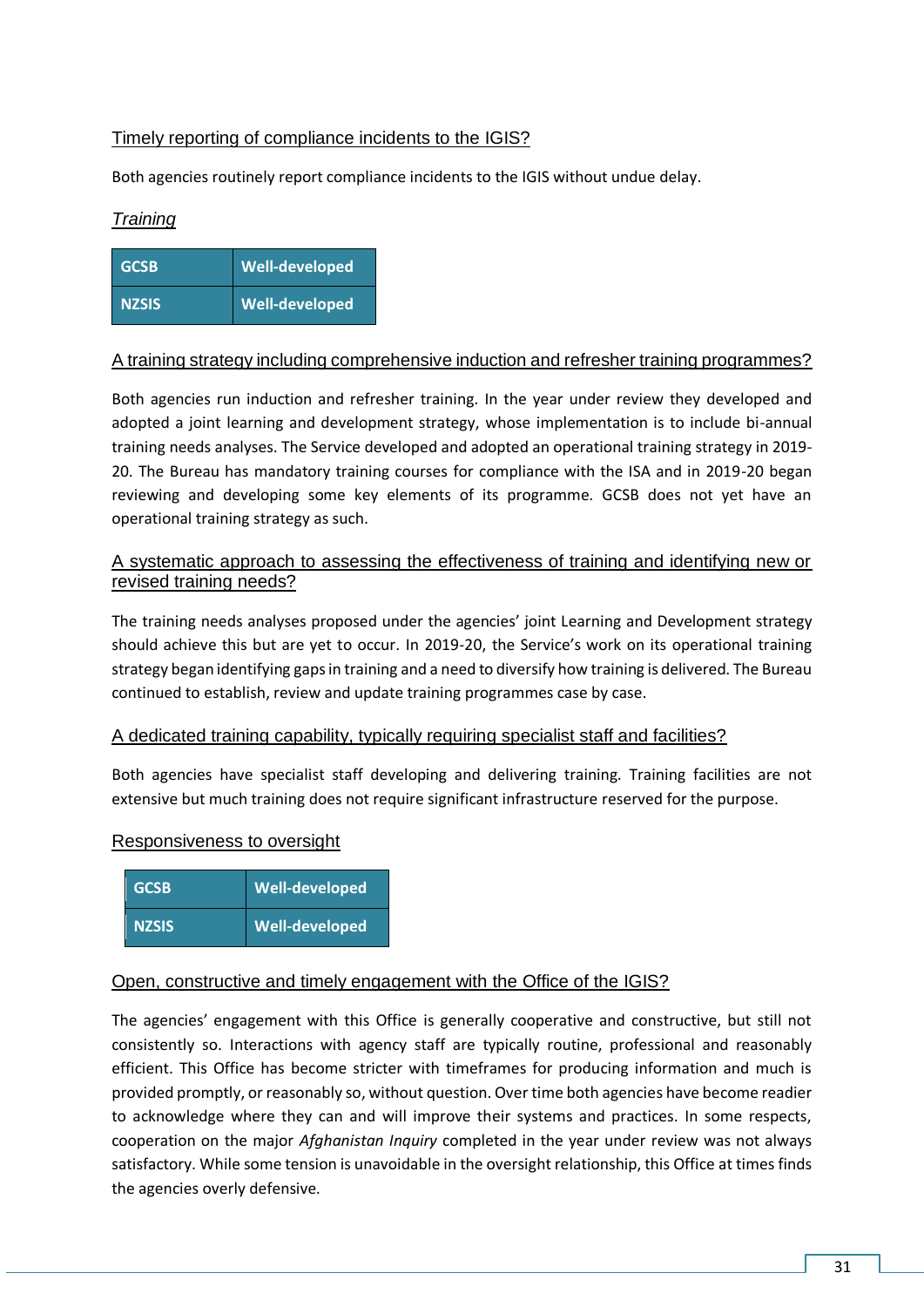The Service has become more proactive in briefing this Office on new activities or procedures that have implications for oversight, seeking comment where appropriate. This has been of real value.

The Bureau provided some particularly good briefings in the year under review. The short-staffing of its compliance team caused delays on some investigative and policy questions.

#### Timely articulation of an agency position on any compliance-related legal issues arising?

Both agencies engage regularly with this Office on legal issues arising from our reviews and inquiries. Interactions with the Bureau on some legal questions were protracted, although this was in part due to difficult issues requiring the Bureau to seek advice from Crown Law.

#### Commitment of resources to deal with the requirements of IGIS inquiries and reviews?

Both agencies commit resources to dealing with oversight. Operational staff, when made available, are generally frank and informative. Both agencies tend to rely heavily on their legal and compliance teams as points of contact for the IGIS. The small size and consequent heavy workloads of those teams at times limit their ability to respond to requests and queries from the IGIS. In the year under review both agencies faced unusual demands from the external *Operation Burnham Inquiry* and the *Royal Commission on Christchurch*, as well as significant IGIS inquiries, creating some tension over whether responding to IGIS oversight was sufficiently resourced.

### Timely and effective implementation of accepted IGIS recommendations?

Our system for tracking agency implementation of IGIS recommendations requires further development and the timeliness of agency actions can be difficult to assess from outside. Some recommendations for the Service from reviews and inquiries in recent years have been implemented or are in train, at variable pace. Accepted recommendations arising from warrant reviews have generally been acted on promptly. The Bureau has been subject to fewer recommendations from inquiries and reviews and many seem to have been implemented. Recommended changes to warrants have generally been subject of more extended debate and consideration, but some substantial changes have resulted.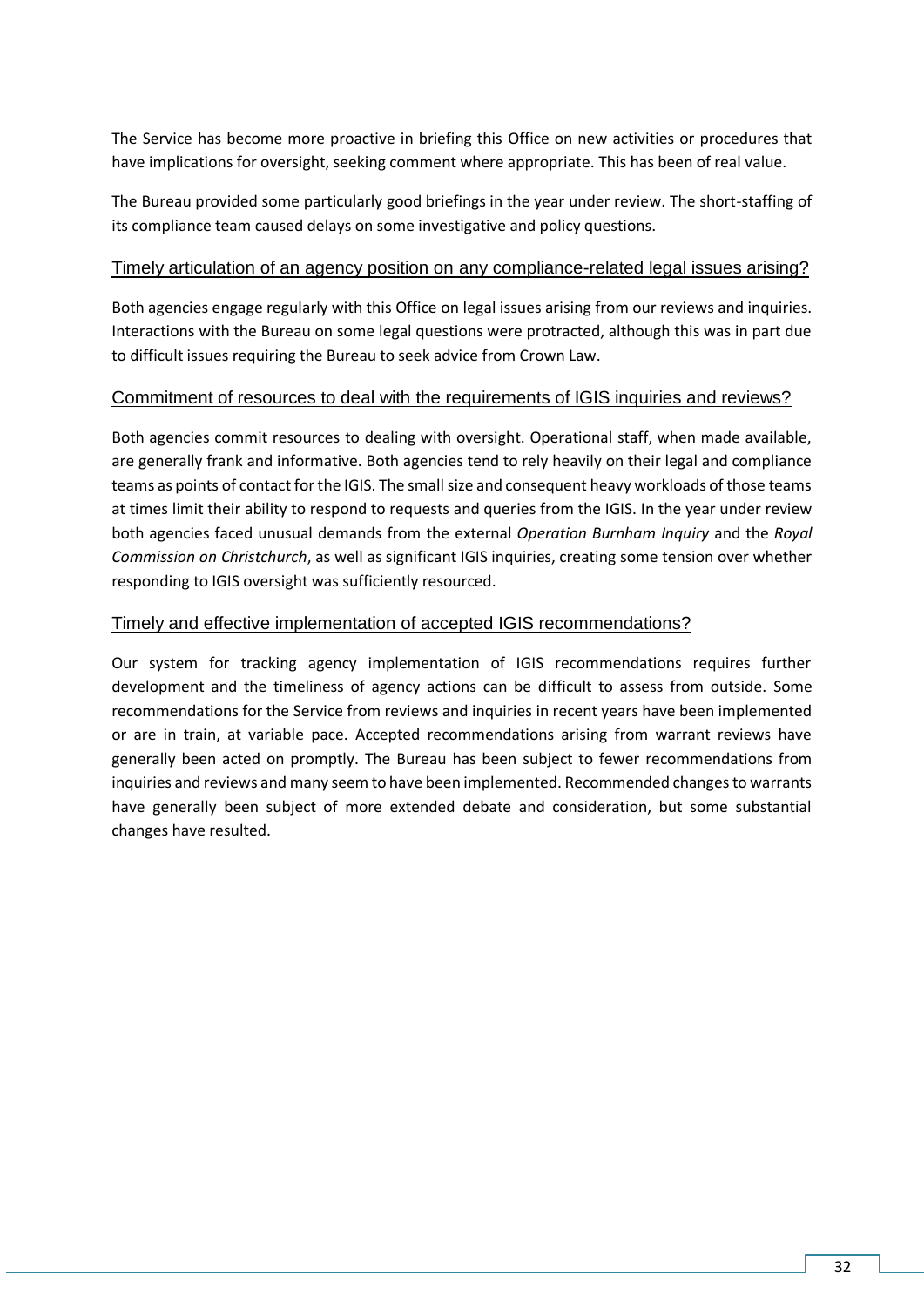#### <span id="page-36-0"></span>**Meetings with foreign oversight counterparts**

For us, relationships with foreign oversight bodies who conduct a similar role to ours, mainly in Europe or in Five Eyes countries, provide an invaluable point of reference for our own oversight practice. From reading each other's published reports and annual reports, and exchanging ideas in person where possible, we identify best practice approaches to oversight, common concerns and challenges, and independent reassurance about the value of the issues we are each pursuing. For 2019 it was arranged that two important meetings for intelligence oversight bodies would be held sequentially in London. The Acting-Inspector-General, Madeleine Laracy, attended those meetings.

The International Intelligence Oversight Forum is chaired by the UN Special Rapporteur on the right to privacy. The meeting reflected a wide breadth of issues and perspectives as it was attended by intelligence oversight bodies from around the world. Key topics of discussion were different models of oversight and their relative strengths; the challenge of maintaining independence in oversight while also being connected to intelligence agencies; the need for agencies to have strong internal compliance systems as well as external oversight; and, the crucial proposition that oversight cannot rely on vague principles, but needs to be guided by specific and detailed legal standards.

The Five Eyes Intelligence Oversight and Review Council ("FIORC") comprises the non-Parliamentary intelligence oversight and review bodes from the UK, USA, Canada, Australian and New Zealand. One of FIORC's common purposes, confirmed in the FIORC Charter, is to encourage transparency about the work of oversight to the greatest extent possible and to enhance public trust. This year's workshop was hosted by the then UK Investigatory Powers Commissioner, Sir Adrian Fulford. Major themes were the value of transparency and publishing in building trust and accountability; the fact of increasing data retention by intelligence agencies and the legal and oversight issues that raises; and problems with international intelligence sharing, including human rights abuses. A significant development at the October 2019 Council meeting was the agreement to set up three working groups, led by officials from each of the FIORC countries, to compare perspectives on the principles that should govern intelligence agency activity in three specific areas: international intelligence cooperation and human rights abuses; artificial intelligence/machine learning; and whether there are gaps in oversight as a result of the international reach of the intelligence agencies compared with the domestic scope of the oversight function.

### **Advisory Panel**

The primary role of the Advisory Panel is to provide advice to the Inspector-General.<sup>33</sup> The Panel does not have an oversight role. Instead, through having an objective but informed view on the issues and material the IGIS is looking at, it can debate matters with us and enhance our thinking. The Panel's two members (Angela Foulkes as Chair and Lyn Provost) have security clearances for access to

**<sup>.</sup>** <sup>33</sup> ISA s 168.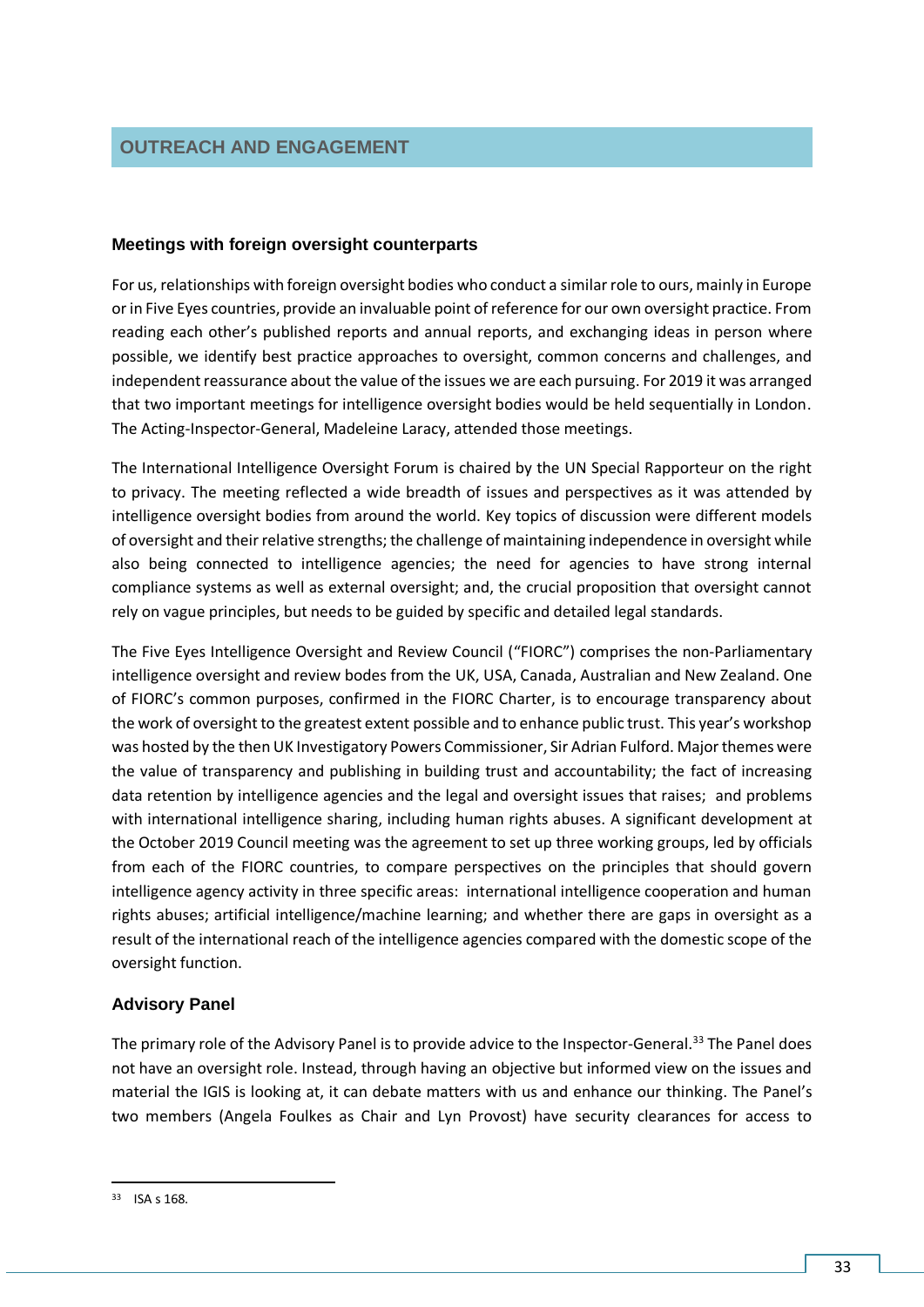classified information, which is necessary to have informed discussions. The Panel may provide advice in response to a request from the IGIS, or of its own motion.

This year we met with the Panel seven times. As in previous years, the Panel discussed challenging issues with us as they arose, and engaged with us on the content of our draft reports, offering detailed comments particularly on the themes that stood out for them. As a new Inspector-General, I have appreciated the insights of the Advisory Panel.

### **Other integrity agencies**

Our closest working relationship with other integrity agencies tends to be with the Office of the Privacy Commissioner, and we have continued over the course of the year to share information with the Privacy Commissioner where that is appropriate, or to seek that Office's expertise on particular matters. We have also found it useful and supportive to attend regular presentations for public sector leaders co-hosted by the Auditor-General's Office and Transparency International which cover a range of issues concerning the integrity of the public sector. The Acting Inspector-General and I also maintained involvement in the scheduled meetings of the Intelligence and Security Oversight Coordination Group, which is comprised of the Inspector-General, the Privacy Commissioner, the Chief Ombudsman and the Auditor-General.

### **Public presentations**

We have both accepted opportunities to speak to university and public sector groups, as well as to address staff working in the intelligence agencies. The Acting Inspector-General gave a television interview (Newshub, September 2019); presented the 2019 Annual Report to the Intelligence and Security Committee; and appeared as a witness before the Justice Select Committee in respect of its *Inquiry into the 2017 general election and 2016 local elections.*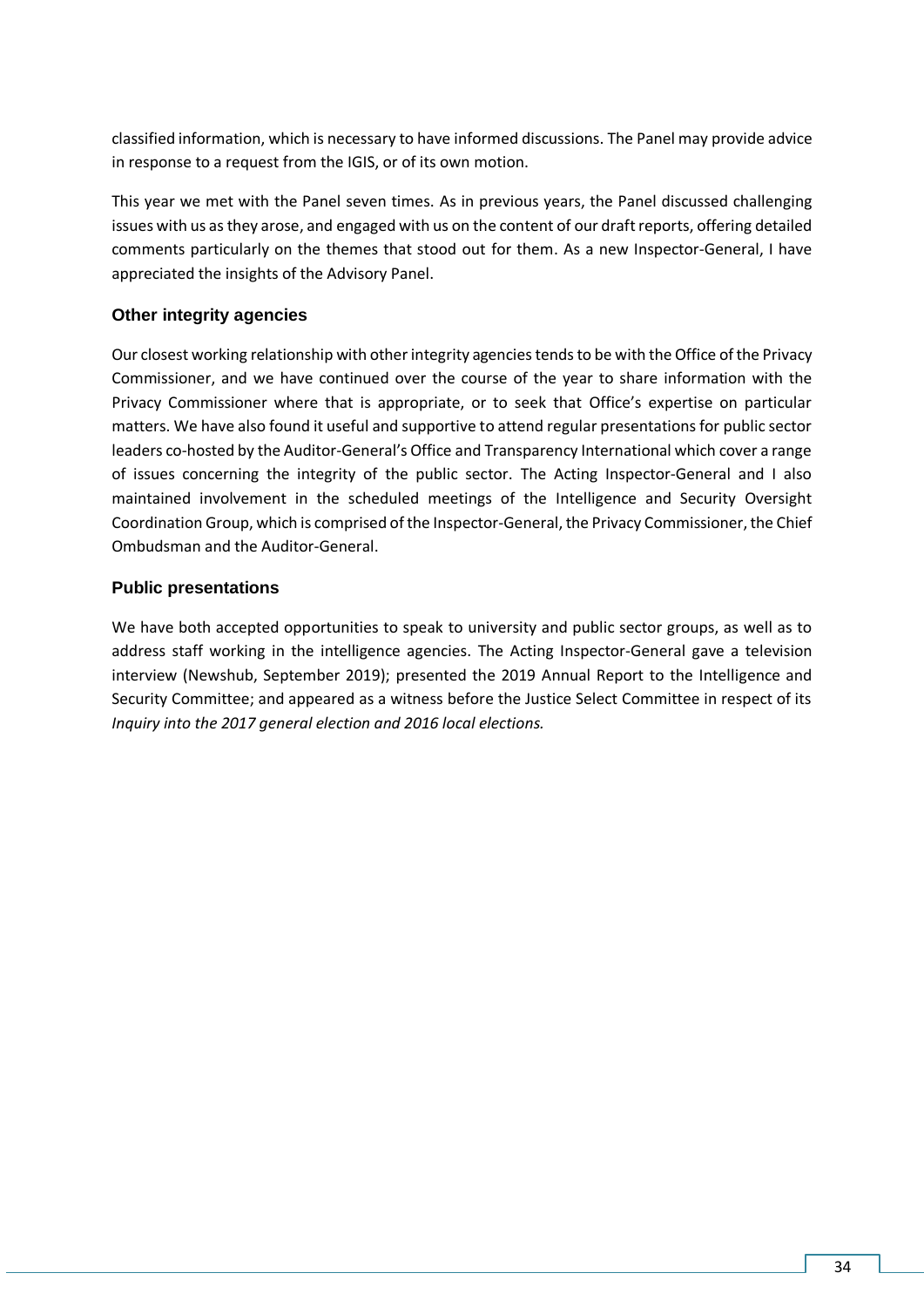### <span id="page-38-0"></span>**Funding and resourcing**

The IGIS Office is funded through two channels. A Permanent Legislative Authority covers the remuneration of the Inspector-General and the Deputy Inspector-General. Operating costs are funded from Vote: Justice (Equity Promotion and Protection Services), as part of the Ministry of Justice's non-Ministry appropriations.

#### **2019-20 budget and actual expenditure**

| Office of the Inspector-General of Intelligence and Security<br>2019-20 Budget |                 |               |  |
|--------------------------------------------------------------------------------|-----------------|---------------|--|
|                                                                                | Actual (\$000s) | <b>Budget</b> |  |
| Staff salaries/advisory panel fees; travel                                     | 770             | 826           |  |
| Premises rental and associated services                                        | 358             | 378           |  |
| Other expenses                                                                 | 16              | 67            |  |
| Non-Departmental Output Expenses (PLA)                                         | 440             | 644           |  |
| Total                                                                          | 1584            | 1915          |  |

Total expenditure for 2019-2020 was \$1.584 million, as follows:

#### **Our premises and systems**

In October 2019 we moved to a new Office located in Defence House, Bowen St, Wellington. We had worked out of temporary premises as the 2016 Kaikoura earthquake significantly damaged the previous Defence House. The new Office is comfortably set up for the needs of our current staff. There is little scope for an increase over time in the size of our team given the fixed size of our Office.

The security of the IGIS Office and its computer network were assessed by an independent security consultant in early 2020 and were found to meet all requisite standards and were accredited as such. This is a three yearly requirement of the New Zealand Security Information Manual and provides assurance to the government and the public that all information held, is suitably protected.

#### **Administrative support**

The New Zealand Defence Force provides some IT support to the Office, on a cost-recovery basis. Administrative assistance, including human resources advice and support, is provided by the Ministry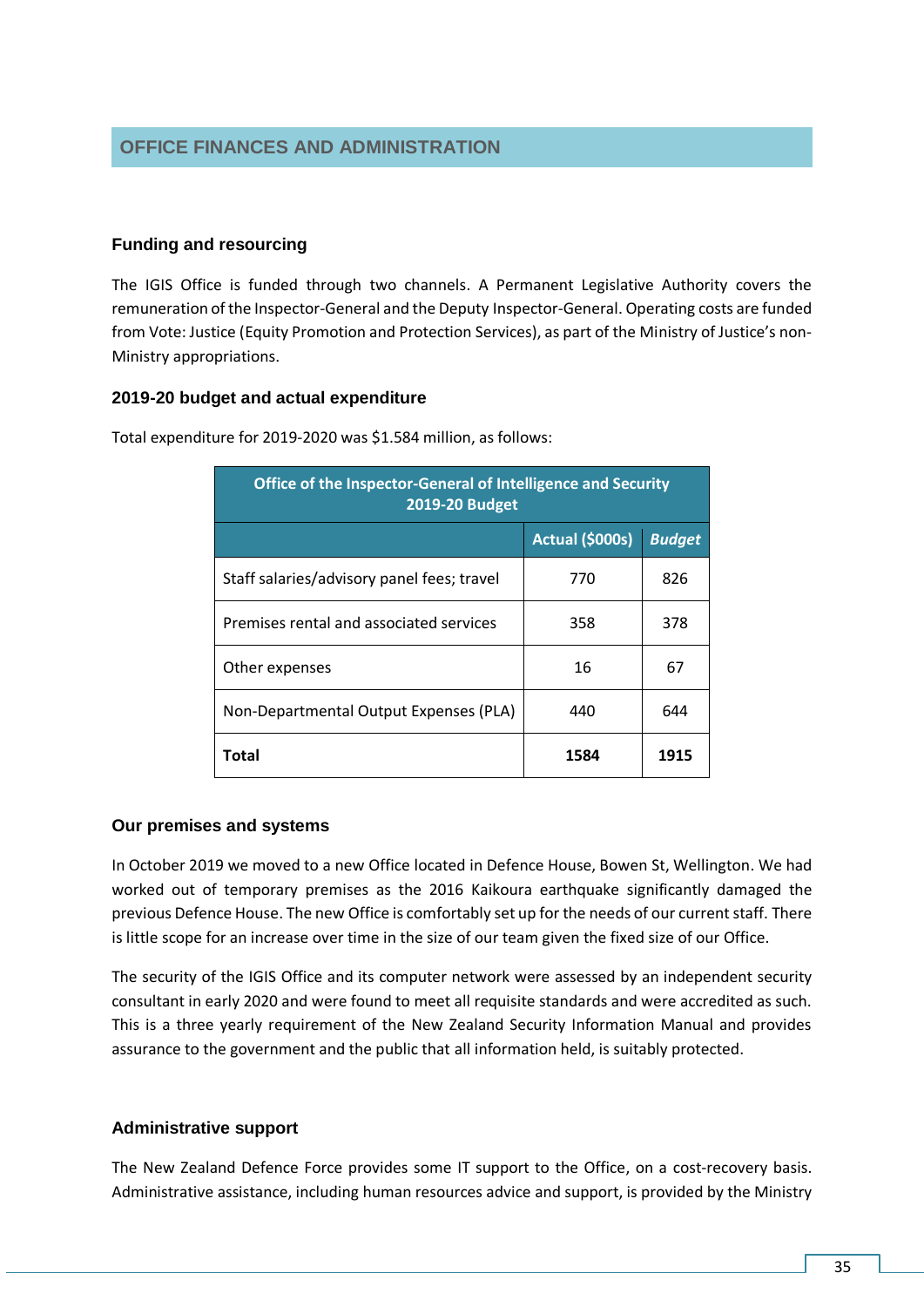of Justice. These arrangements are efficient and appropriate given the size of our Office. I am especially grateful for the ongoing assistance provided to us this year by personnel in the Ministry of Justice's finance, legal and communications teams.